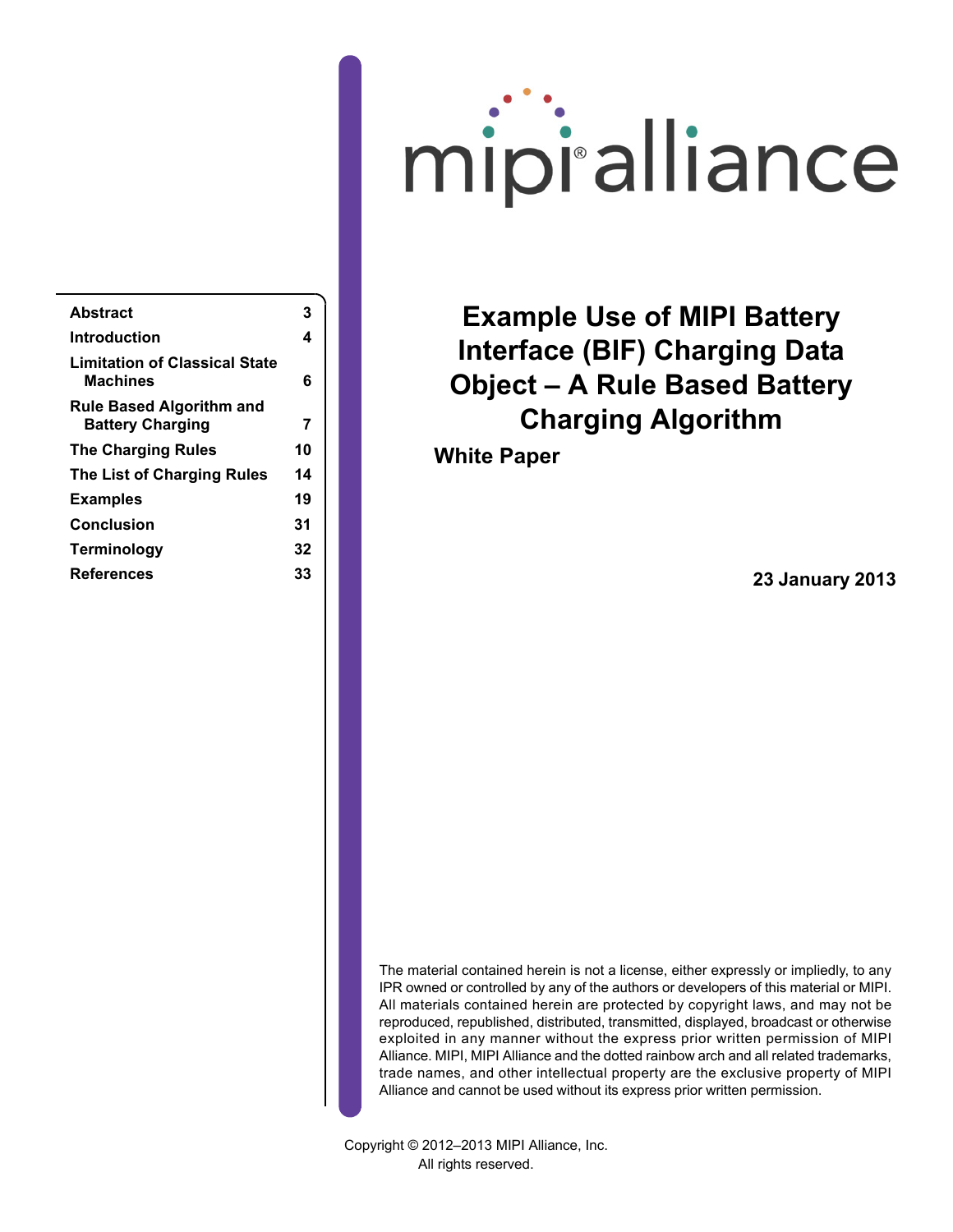# **Contents**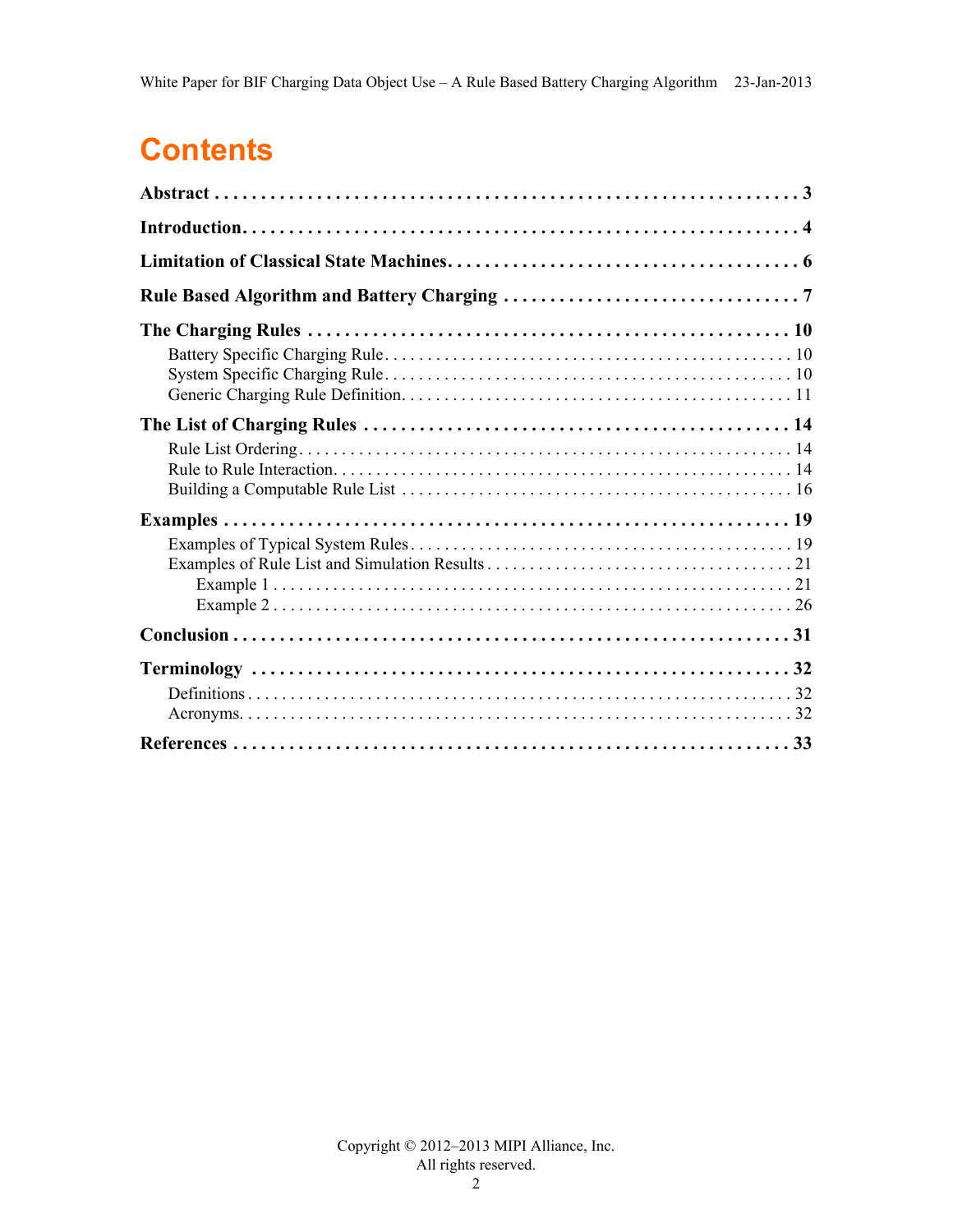## <span id="page-2-0"></span>**Abstract**

The next generation of battery packs will include some form of data containers which can be read by a portable device or a charging solution. In particular, the MIPI $^{\circledR}$  BIF (Battery Interface) working group recently created the standard definition of charging data object *[\[MIPI01\]](#page-32-1)*. This charging data object offers, to the battery pack, the capability to clearly declare its most efficient and safest charging profile.

The variability of charging profile from one battery pack to another can be significant. This is problematic when a charging system must be capable of fulfilling precisely each battery requirements, taking into account that the charging profile is fetched from the battery pack data container (for example, using MIPI BIF). In fact, today's charging solutions typically use rigid charging algorithms that cannot be dynamically adapted for new and varying charging profiles.

This paper presents an alternative way of designing the charging algorithm using a rule based approach. This type of algorithm offers excellent adaptability while ensuring correct and more optimal charging system management.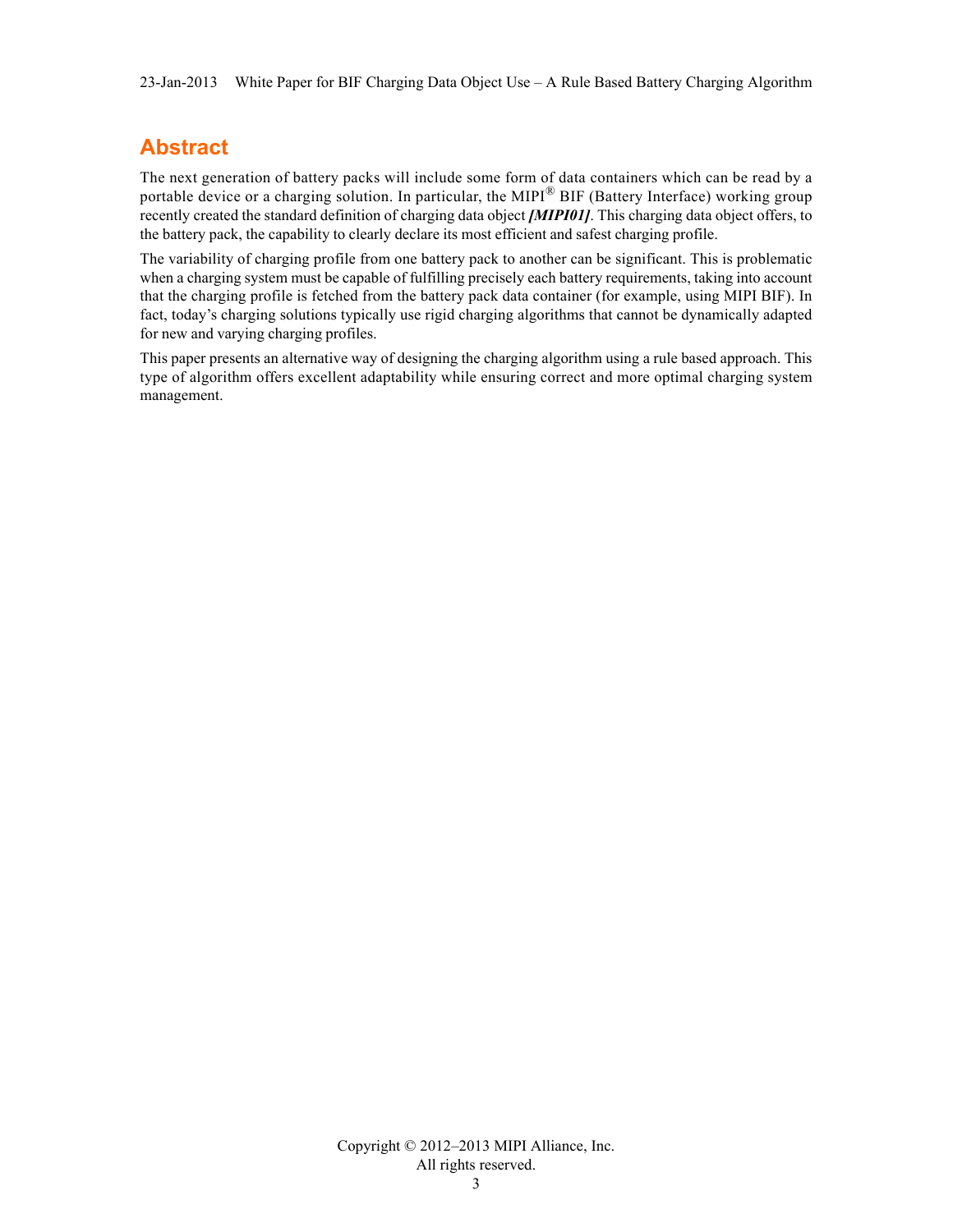## <span id="page-3-0"></span>**Introduction**

Battery charging requires particular attention to ensure safe operation for some battery types. This is true for Lithium based batteries widely used in portable devices today. While charging these batteries, appropriate constraints must be followed to control charging current and voltage precisely. The charging segment, defined as the charging voltage and current combination, depends generally on battery temperature and battery voltage. The charging segment is selected by a charging algorithm and applied on a precisely controllable CC/CV charger.

For a given battery, a charging profile, composed by a set of charging segments, can be established so that charging can be declared safe over temperature and battery voltage (an example is shown in *[Figure 1](#page-3-1)*). Disrespecting this charging profile may result in various defects such as accelerated aging of the battery, over-heating or even battery physical damages which can cause end-user injuries.



<span id="page-3-2"></span>**Figure 1 Charging Segments Composing the Charging Profile**

<span id="page-3-1"></span>A portable device charging subsystem is usually designed for a specific battery or family of batteries. It usually cannot guarantee safe operation or identical performance when used with batteries other than the design prototype. This inflexibility limits the choice of battery throughout the product life.

This strong link between a portable device and a battery type is a significant limitation. Consider the effect of this product design on the multi-sourcing of batteries. Logically, each source of the battery would provide its essential charging profile to the charging subsystem and the product charging subsystem would adjust appropriately. But with a fixed charging subsystem, the approach is quite opposite: the charging subsystem sets the charging profile requirement for the battery sources. Often that results in reduced charging performance and the batteries from different sources are not utilized optimally. It could also result in higher battery unit cost from a given battery supplier because they may need to modify and customize their battery design to support the established charging profile for the charging subsystem of each portable device.

The strong attachment of a battery type to a portable device charging subsystem may also limit the use of newer or improved battery technology which require a different charging profile. Once the portable device is widely available in the market to the end users, it usually cannot use the latest most advanced batteries or even adapt an updated charging profile (for example, improved safe charging rates). In the same way, the enduser may not be able to effectively use larger batteries in after-sales market (probably it would take longer time to charge than necessary for the new battery or perhaps operate with underutilized capacity).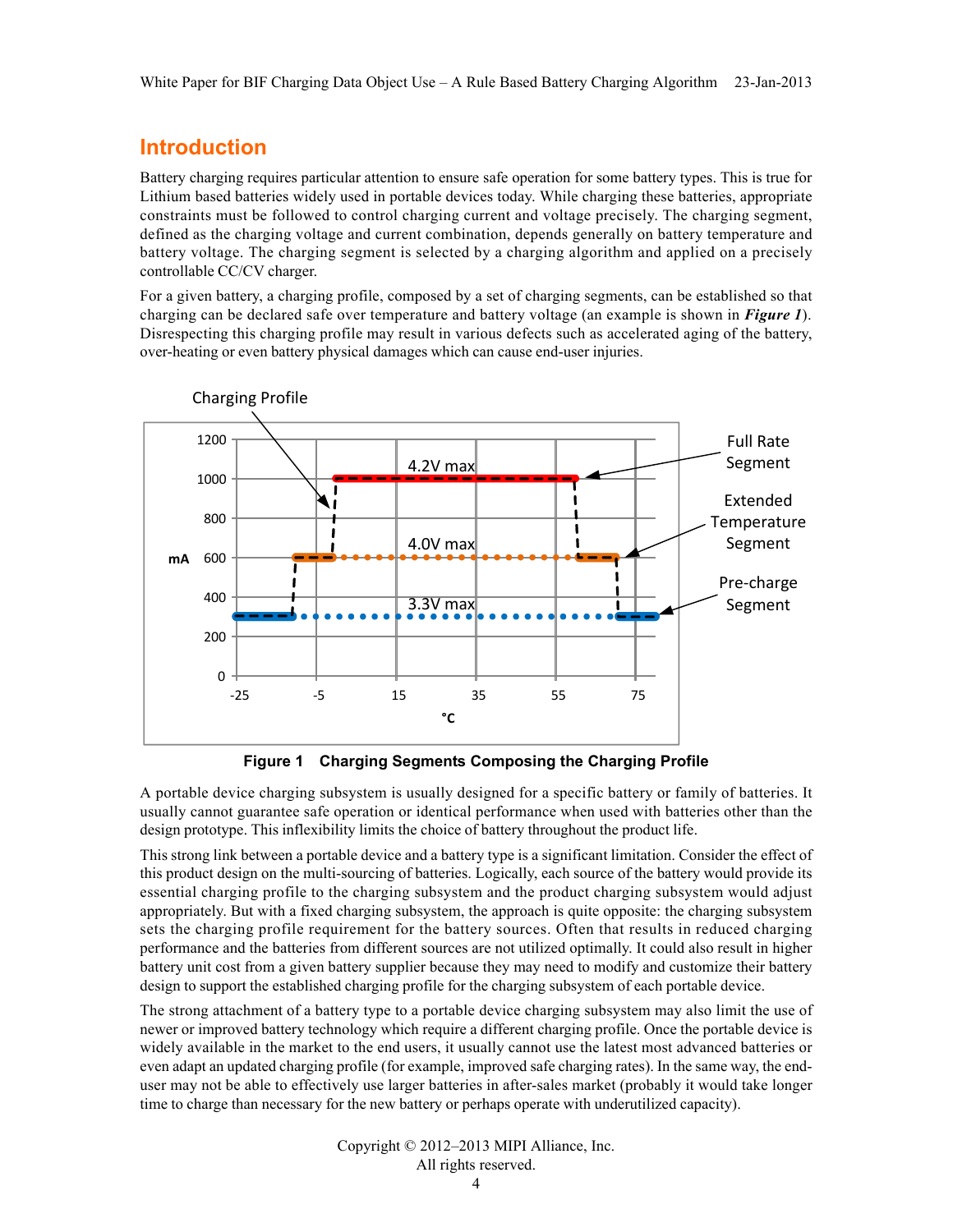These limitations can be resolved by storing all battery dependent charging profile information in the battery pack. This would allow the portable device to read the specific charging segments of the profile contained in each battery when connected and enable the device to adapt its charging subsystem optimally to the current battery. These key capabilities of the battery are already available on some proprietary smart battery systems but now are available in a public standardization level through MIPI BIF activities. In the future, retrieving charging segments from battery should become more and more popular with portable device manufacturers to ease overall system development effort and improve end-user experience during full product lifetime.

The effectiveness of such a system enhancement requires the portable device design to be capable of processing all the charging segments read from any kind of batteries, even future batteries which did not exist when the portable device was designed. The adaptability of charging algorithm is thus crucial for a robust portable device and the rule based processing proposed in this paper offers an elegant solution.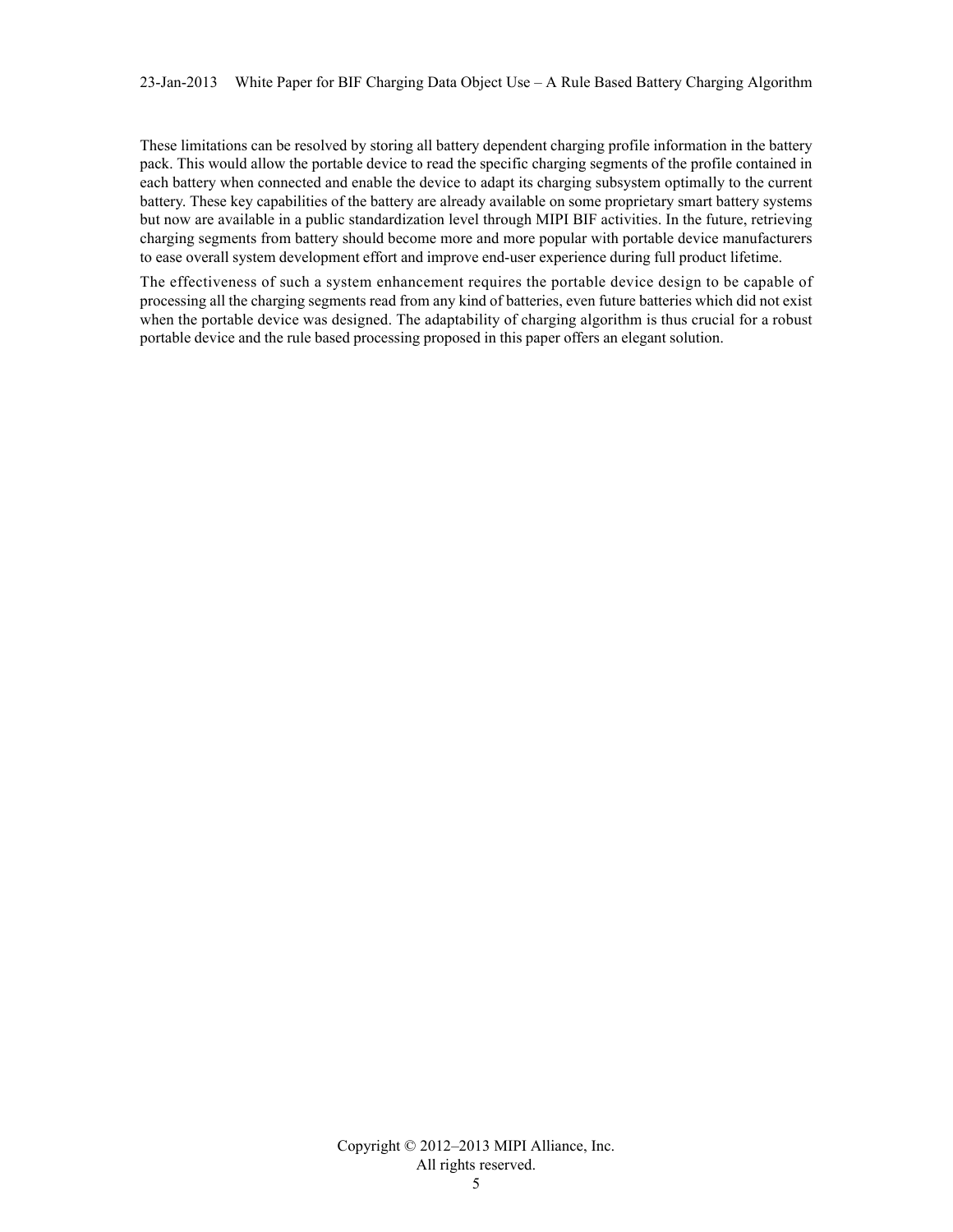## <span id="page-5-0"></span>**Limitation of Classical State Machines**

Most charging algorithms embedded in portable devices rely on fixed state machines for their correct execution. Each state of the machine corresponds to a particular charging segment, either in direct link to the battery requirements or as needed for particular system use-cases. The transitions between each state are clearly defined to accomplish the desired runtime behavior.

Since the charging segments can now come from battery pack reads, the classical state machine solution has severe issues: the number of states to process must be dynamic as the number of charging segments is variable. Moreover, the valid transitions between states would be very difficult to establish. The simplicity of state machine operation would be significantly degraded by just adding the ability to embed dynamically new states with their transition conditions.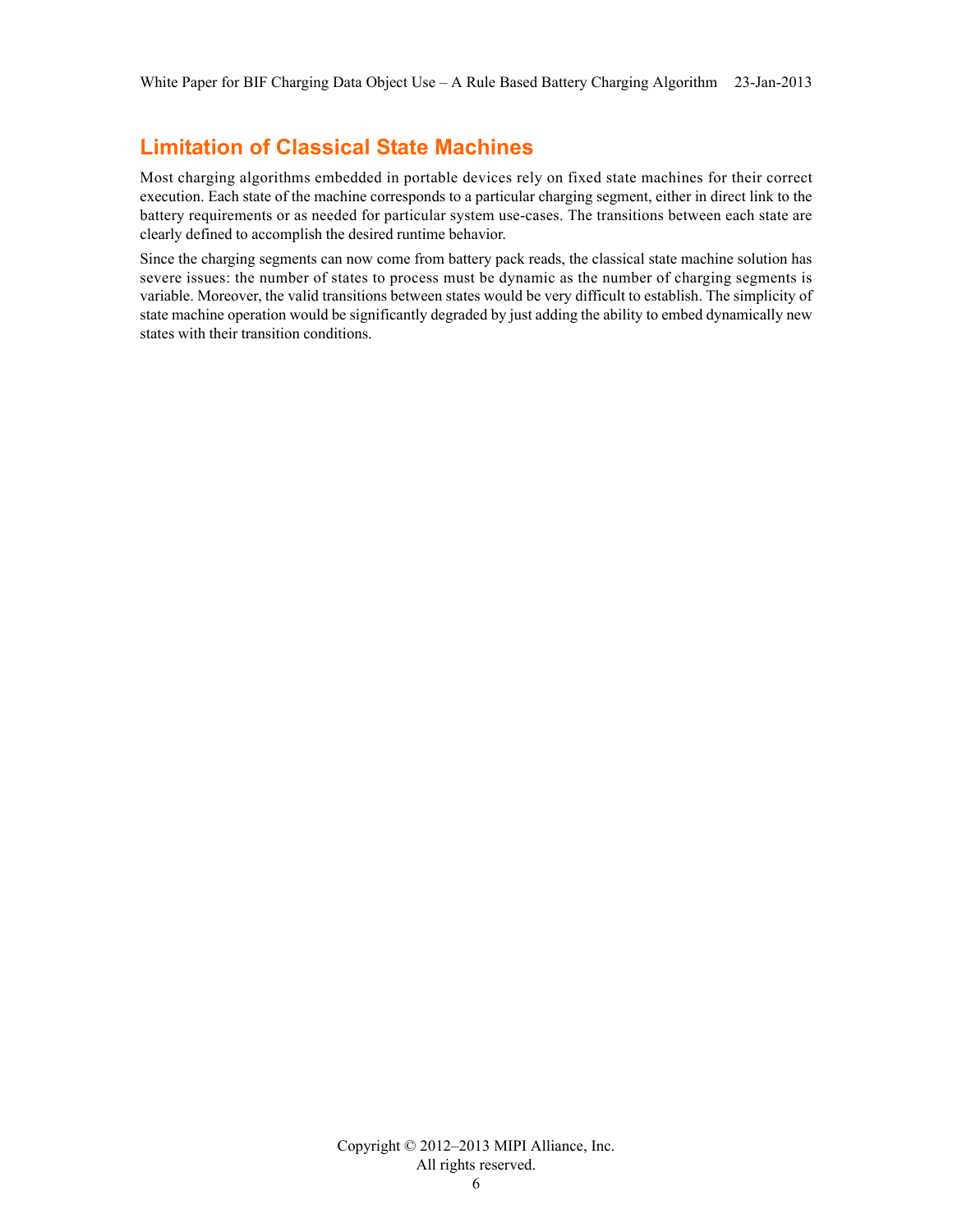## <span id="page-6-0"></span>**Rule Based Algorithm and Battery Charging**

Some systems having complex behavior can be easily managed using the rule based concept. The rule based concept applies when it is possible to establish distinctive rules to change to a given system state.

A rule based system is essentially configured with a set of rules to model the required state transitions and new parameter values under changing conditions. Each rule should define the condition for which the rule is applicable. The rule should also define the system states or parameters to assign when the rule is applied.

The rule based algorithm runs with four consecutive steps. The first step, called acquisition, gets metrics and states of the system. The second step, called validation, validates the applicable rules with system metrics and states. The third step, called election, evaluates the validated rules so that only one is selected. The fourth and last step, called application, applies the states or parameters associated with the selected rule.

Rule based control systems, when fully implementing the concept, have key advantages compared to fixed state machine approaches. First, the transitions from/to any system states are implicit; these transitions are never explicitly coded. Secondly, the addition of rules (allowing for additional system states) does not require any change to the rule based control system but rather, the list of acquired rules to be validated would be longer. Thus the system is easily and dynamically updatable to meet different requirements.

The rule based concept applies well to a battery charging algorithm because only a small number of system metrics and states are sufficient to validate the rules. The validation metrics would be essentially based on battery voltage and battery temperature, and the rule application would mainly consist of CC/CV charger programming. In such applications, a rule represents a charging segment which is valid if temperature and voltage of battery are within the defined range.

A rule based algorithm applied for battery charging would be triggered by a regular charging clock tick (for example, in the range of 1s to 5s) but could also be triggered by asynchronous high priority events (CC/CV charger defaults for example).

At each tick the algorithm runs the four steps described before: acquisition, validation, election and application.

The acquisition phase consists of getting the key system states and metrics (*[Figure 2](#page-6-1)*).



<span id="page-6-1"></span>**Figure 2 Acquisition Step**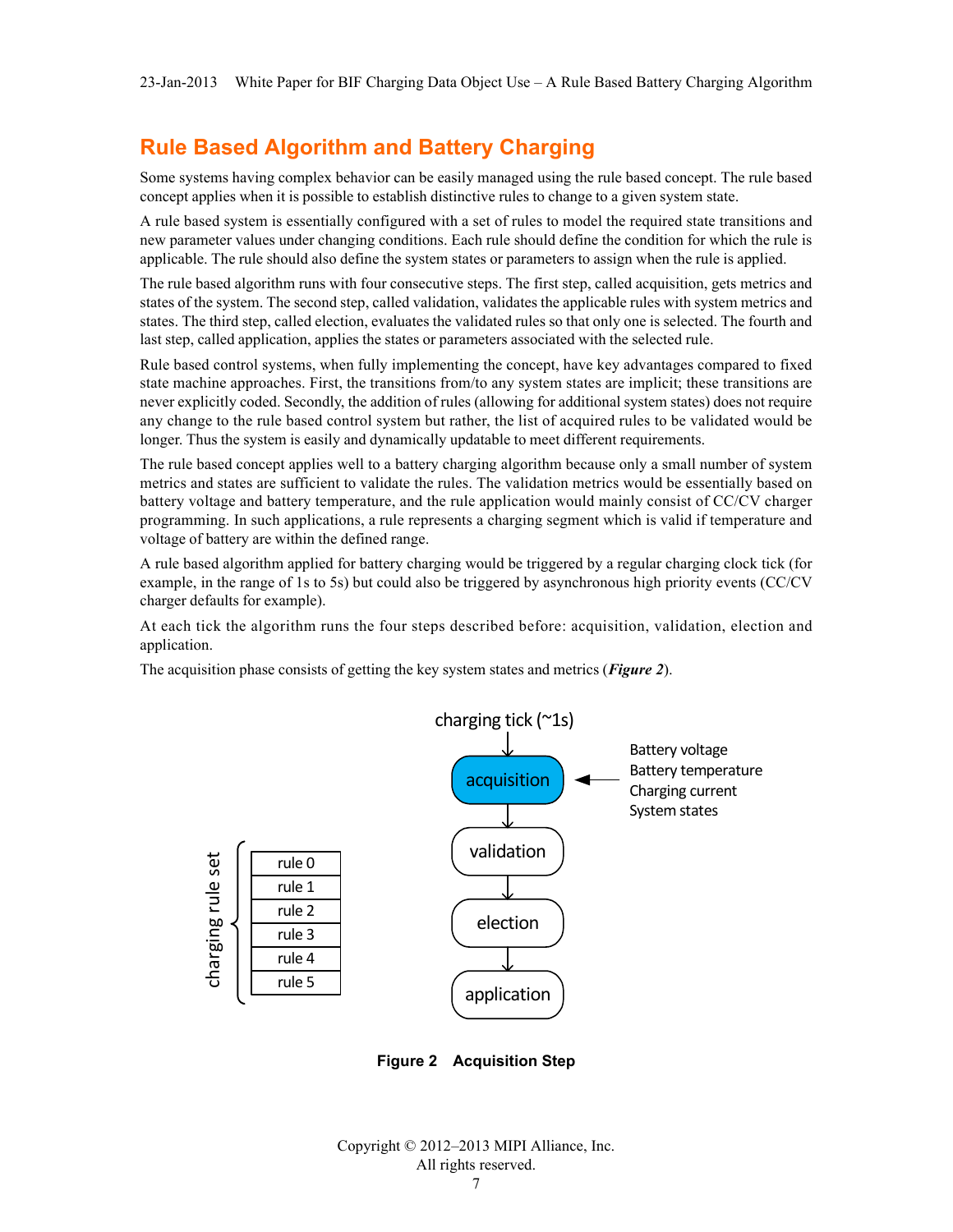From these metrics and states, the algorithm processes the charging rule set and tags the ones which are valid. After this step, some rules would become invalidated (*[Figure 3](#page-7-0)*).





<span id="page-7-0"></span>After validation, a single rule from the valid set should be elected as the active rule. The simplest way to make the election is to promote the first valid rule in the list (*[Figure 4](#page-7-1)*). Thus, the ordering of the rules in the list is critical.





<span id="page-7-1"></span>Finally, the elected rule is applied on the CC/CV charger (*[Figure 5](#page-8-0)*).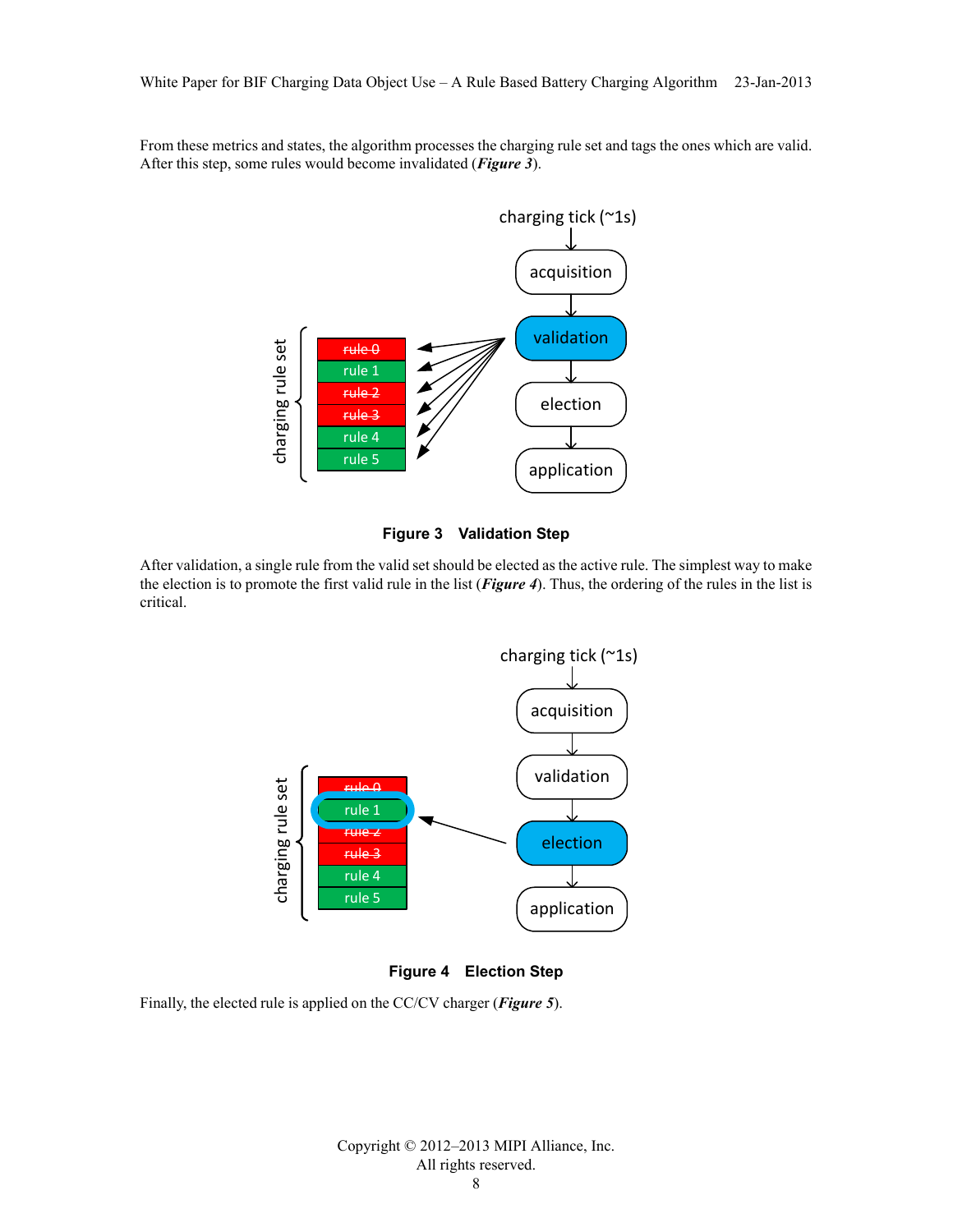23-Jan-2013 White Paper for BIF Charging Data Object Use – A Rule Based Battery Charging Algorithm



<span id="page-8-0"></span>**Figure 5 Application Step**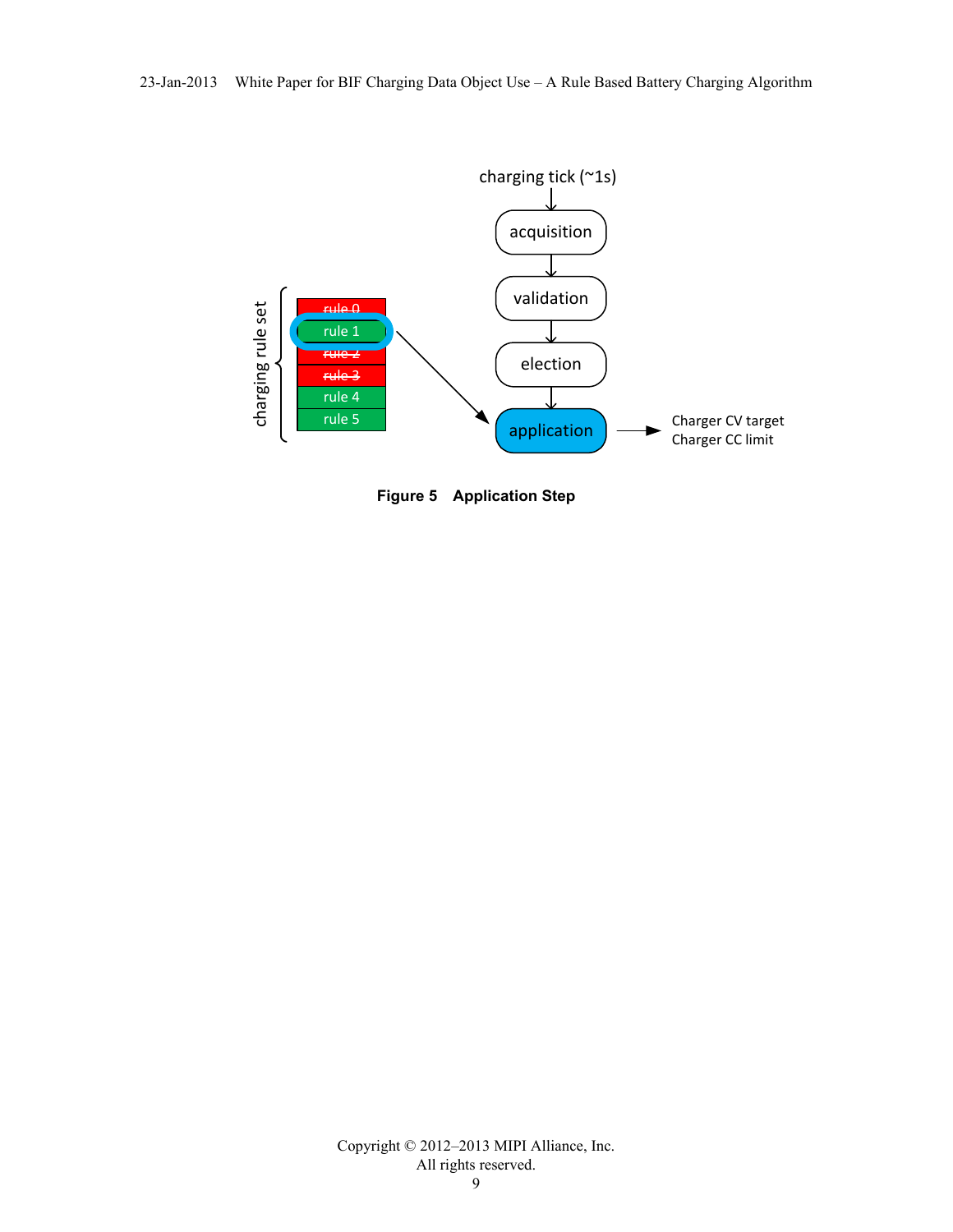## <span id="page-9-0"></span>**The Charging Rules**

#### <span id="page-9-1"></span>**Battery Specific Charging Rule**

A battery related charging rule represents one charging segment of a battery charging profile (see *[Figure 1](#page-3-1)*).

A battery related charging rule should contain at least the battery temperature range and the battery voltage range for which it is valid.

The battery charging rule provides the charging voltage and charging current corresponding to the charging segment it models in the specific battery charging profile.

#### <span id="page-9-2"></span>**System Specific Charging Rule**

In addition to battery specific rules, a charging rule can model system requirement with little or no association to actual battery characteristics. These rules are called system specific charging rules.

A typical example of pure system linked charging segment would be to safely run a firmware update on the portable device. In such use-case, losing power supply could be dramatic and the end-user would be prompted to plug in the wall adaptor before proceeding. Even with the wall adaptor plugged in, power supplied to the device is not guaranteed as the battery temperature might be outside the valid temperature range, limiting charging current. To secure this use-case, the device may impose a specific charging segment, not depending on temperature and only applicable if firmware update is on-going. This charging segment would ensure that charging current is at least equal to the current consumed by the device during firmware update.

The system related charging segment, like the firmware update example above, could be easily translated to a generic charging rule. In this situation, the rule must be enabled or disabled as per a particular system state such as a "firmware update running" Boolean state. Since the rule based algorithm is already capable of disabling rules at the validation step, it can also be used to manage the system state.

In addition to typical measures used to validate a rule, the rule may include two Boolean checks applied on system state, one allowing the rule to be validated (called "condition true") and the other one forcing the rule to be invalid (called "condition false"). This enables the combination of battery specific and system specific rules in a generic way.

A typical implementation of such system state management would consist of arranging all the system states as bit fields and let each charging rule connecting its "condition true" or "condition false" metric to the designated bit in the field.

This could be represented as *[Figure 6](#page-10-1)*.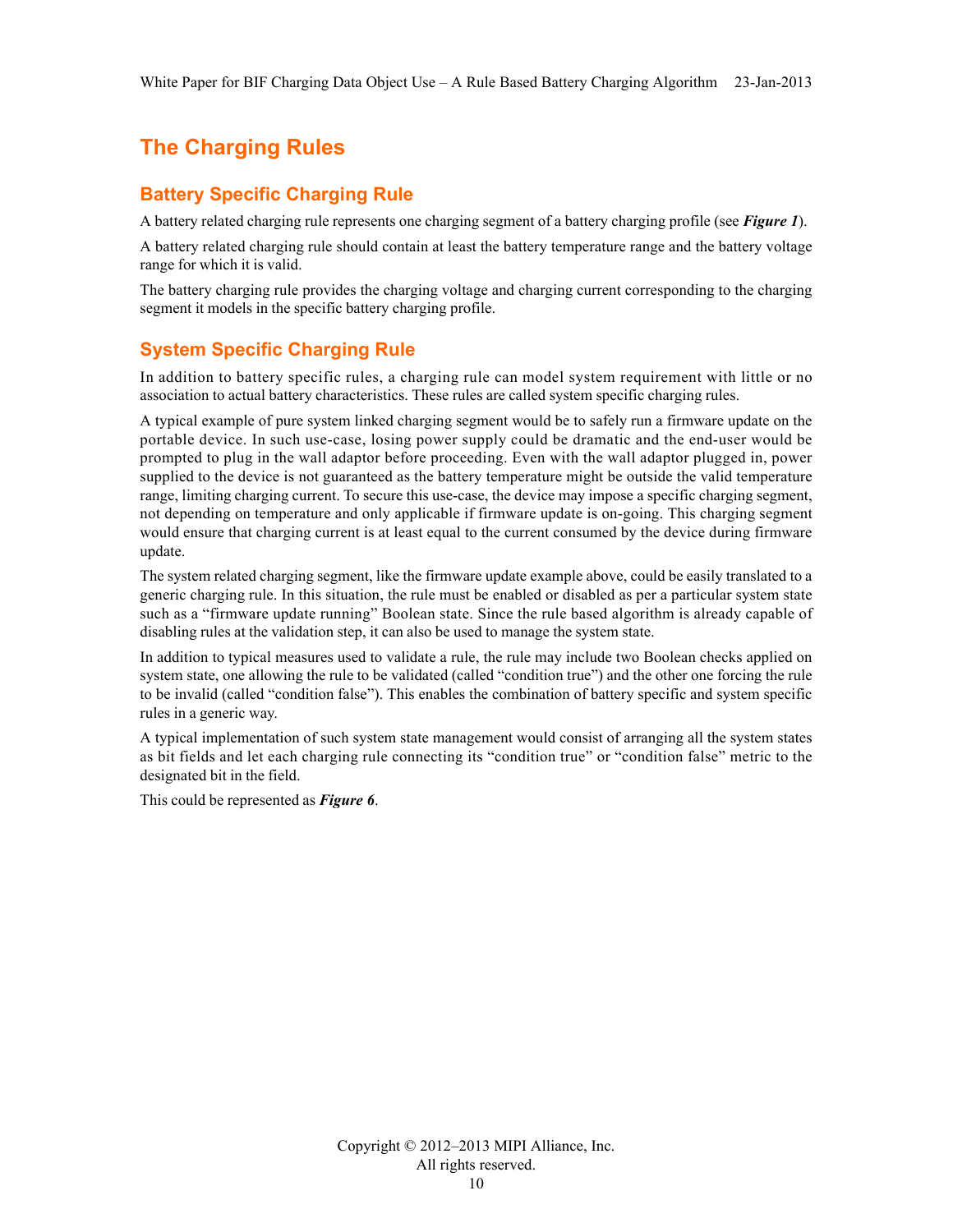



<span id="page-10-1"></span>In *[Figure 6](#page-10-1)*, we can see that rule0 (the full charge rule) is forced to be invalid since the system is in "speech call". If "speech call" comes true, only rule1 to rule3 can be valid.

The rule2 (the firmware update rule) can be valid only if "firmware update" state is valid. That doesn't mean that this rule2 will be promoted since "firmware update" is true; it will be the case only if rule0 and rule1 are both invalid. On the other hand, if "firmware update" is false, the rule2 is invalid.

The coding of "condition true" or "condition false" can be a bit mask representing the connection to the system state bit field. For rule0, "condition true" =  $b'0000 \&$  "condition false" =  $b'0010$ . For rule2, "condition true" =  $b'0001 \&$  "condition false" =  $b'0000$ .

#### <span id="page-10-0"></span>**Generic Charging Rule Definition**

A generic format of charging rule processed by the algorithm consists of the battery defined charging segments and charger host system related segments. As explained in *["Battery Specific Charging Rule"](#page-9-1)*, for rule validation purposes, a battery related charging rule should contain at least battery temperature limits  $(T_{\text{min}} \& T_{\text{max}}$  in *[Table 1](#page-11-0)*) and battery voltage limits ( $V_{\text{min}} \& V_{\text{max}}$  in *Table 1*).

The system related rules include the earlier described bit mask to code the "condition true" and "condition false" check-points for the system states, see *["System Specific Charging Rule"](#page-9-2)*.

For system stability and additional features, the rule processed by algorithm usually includes a voltage hysteresis parameter (V<sub>hyst</sub> in *[Table 1](#page-11-0)*). This hysteresis should be used during validation of the rule list when the battery voltage is compared to  $V_{max}$ . If the rule which is checked currently was the one applied at previous charger tick processing, the battery voltage is directly compared to  $V_{max}$  of the rule. If the rule was not applied at previous charger tick processing, the battery voltage is compared to  $(V_{max} - V_{hyst})$ .

To highlight the use of  $V_{\text{hyst}}$ , consider a battery voltage of 4.1 V at the time the wall adaptor is connected to the device. Also consider a single rule in the charging algorithm, called rule0, having a  $V_{\text{max}}$  at 4.2 V and a V<sub>hyst</sub> at 0.2 V. At the time the wall adaptor is plugged, no rule was applied by the algorithm (charger cannot charge without a power supply). Because rule0 was not the previously applied rule, it will be compared with battery voltage including  $V_{hyst}$  in calculation. In this case, the comparison will be between 4.1 V and (4.2 V - 0.2 V) = 4.0 V. As battery voltage is higher than 4.0 V, the rule0 becomes invalid and no charging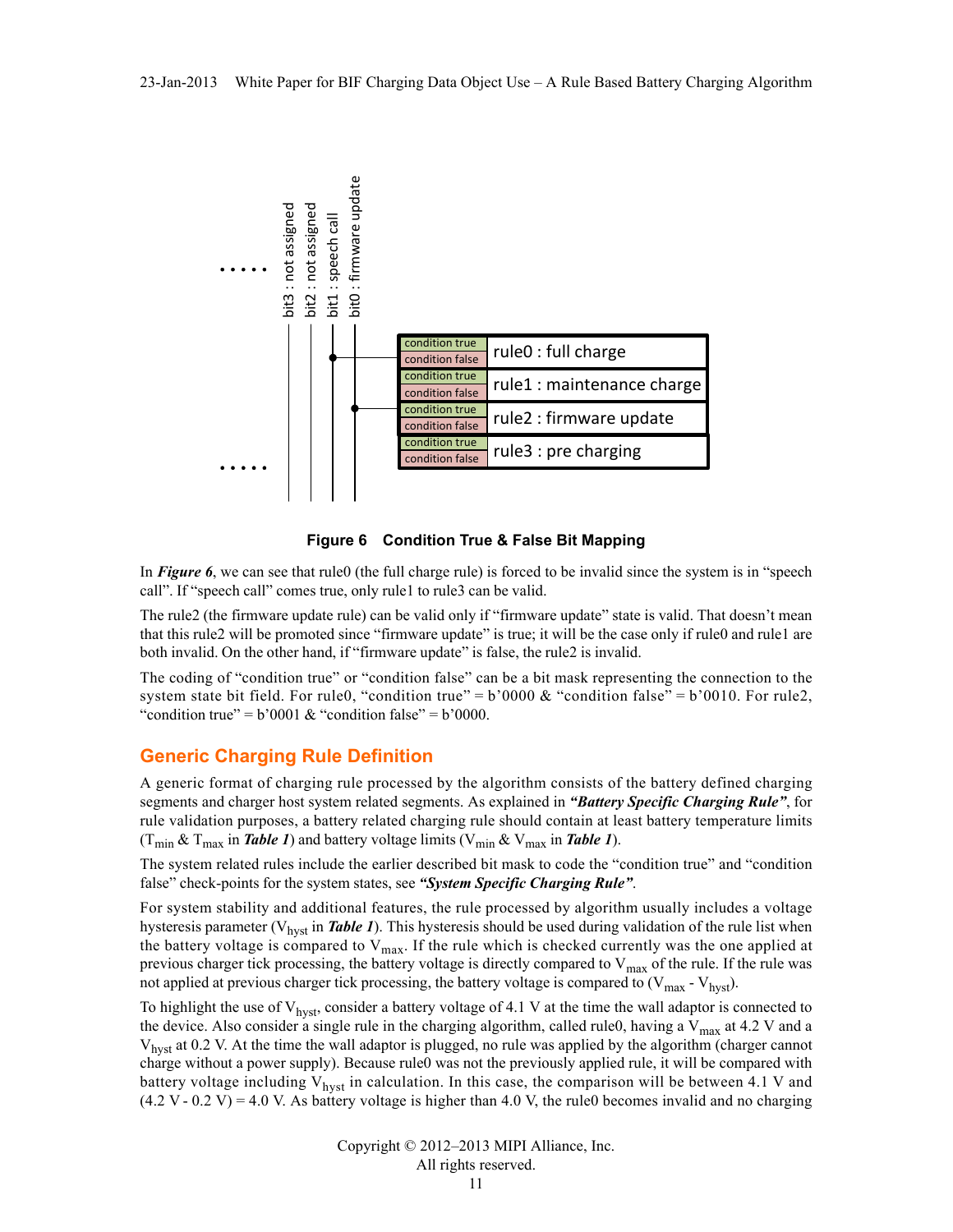will happen. Later, because of device current consumption, the battery voltage will drop below 4.0 V. After this, rule0 will no more be invalid and it will be applied. Because rule0 is applied, the next validation of rules will not consider hysteresis for this rule0. The comparison will be done between the battery voltage and the  $V_{\text{max}}$  = 4.2 V of the rule without hysteresis. So, the rule0 will stay in force up to 4.2 V.

When the battery is considered to be fully charged, the charger should stop providing current (charging termination). In the classical CC/CV charging method, the termination happens when the battery voltage corresponds to the CV voltage and charging current drops below a given threshold. This termination method can be easily managed in a charging rule by including a minimum current  $(I_{min}$  in *[Table 1](#page-11-0)*). Since charging current drops below  $I_{\text{min}}$  of the applied rule, the rule is invalidated.

At the time that a rule is validated, elected and applied, the algorithm must furnish to the CC/CV charging subsystem the charging current (CC limitation) and the charging voltage (CV target). By this means, the battery voltage would never rise above the CV target. Hence, the CV target is the max voltage allowed from the battery and this max voltage is already coded in the charging rule  $(V_{max})$ . On the other hand, the CC current limitation does not exist yet in the rule. As the CV target, the CC limit is a max current which can flow to the battery during charge. So this max current should be coded in the rule  $(I_{max}$  in **[Table 1](#page-11-0)**) and would be applied to the charging subsystem when the rule applies.

Finally, it is highly recommended that the charging algorithm checks the time while actively charging the battery. As a safety feature, the charging algorithm needs a defined time-out period. If a charging phase is not completed within the time-out period, the battery is most probably damaged. To avoid any end-user risks or more damage to the battery, the charge operation should be stopped after this time-out period is reached.

An overall time-out can be processed, engaged at the plug in of wall adaptor and stopped when the charging termination is detected. As well, it is beneficial to include a time-out at the individual rule level which starts at the time a new rule is applied by the algorithm. In this case, each rule would contain its own time-out limit considering its use-case and/or its charging current.

All the parameters discussed above are needed for robust charging algorithm processing. However, the entire parameter set is not normally stored in the battery as it only is required to provide its charging segments profile to the system. For example, the "condition true" and "condition false" parameters are typically useful for system use-cases management but not to fulfill pure battery specifications.

On the other hand, some parameters are exclusively dependent on battery characteristics and must be fetched from it if available. For reference, the battery pack charging data object defined by MIPI BIF includes  $T_{min}$ ,  $T_{\text{max}}$ ,  $V_{\text{min}}$ ,  $V_{\text{max}}$  and  $I_{\text{max}}$  parameters in the standardized data format.

*[Table 1](#page-11-0)* shows a summary of rule parameters and indicates which of the parameters are mandatory to be stored in a battery pack. The table explains also how optional parameters can be generated by the charging system when not present in the battery pack.

<span id="page-11-0"></span>

| <b>Parameter</b>            | <b>Description</b>                                                                             | <b>Mandatory</b><br>in battery | How to generate parameter if not<br>stored in battery pack |
|-----------------------------|------------------------------------------------------------------------------------------------|--------------------------------|------------------------------------------------------------|
| $\mathsf{T}_{\mathsf{min}}$ | Minimum battery temperature.<br>If temperature is lower than<br>$T_{min}$ , rule is invalid.   | Yes                            |                                                            |
| $\mathsf{T}_{\mathsf{max}}$ | Maximum battery temperature.<br>If temperature is above $T_{\text{max}}$ ,<br>rule is invalid. | Yes                            |                                                            |
| $V_{\text{min}}$            | Minimum battery voltage.<br>If voltage is lower than $V_{\text{min}}$ ,<br>rule is invalid.    | Yes                            |                                                            |

**Table 1 Charging Rule Parameters**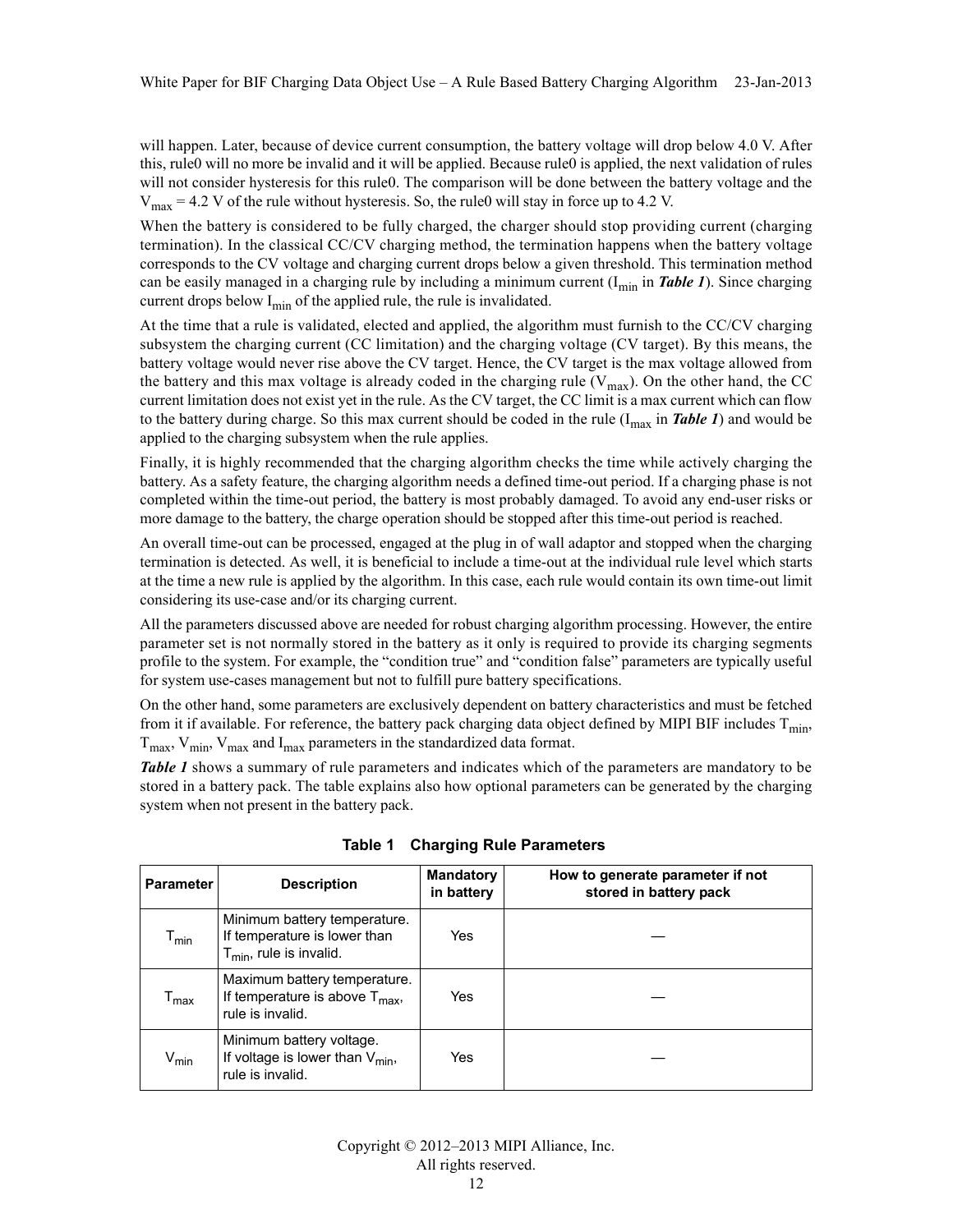| <b>Parameter</b>     | <b>Description</b>                                                                                                                                                                                                                    | <b>Mandatory</b><br>in battery | How to generate parameter if not<br>stored in battery pack                                                                                                                                                                                                                                                                                                                                                                                                                                                                                                                                                                                              |
|----------------------|---------------------------------------------------------------------------------------------------------------------------------------------------------------------------------------------------------------------------------------|--------------------------------|---------------------------------------------------------------------------------------------------------------------------------------------------------------------------------------------------------------------------------------------------------------------------------------------------------------------------------------------------------------------------------------------------------------------------------------------------------------------------------------------------------------------------------------------------------------------------------------------------------------------------------------------------------|
| $V_{\text{max}}$     | Maximum battery voltage.<br>If voltage is higher than $V_{\text{max}}$<br>(after hysteresis correction)<br>rule is invalid. If rule applies,<br>charger CV target is set to<br>$V_{\text{max}}$ .                                     | Yes                            |                                                                                                                                                                                                                                                                                                                                                                                                                                                                                                                                                                                                                                                         |
| $V_{\text{hyst}}$    | Voltage hysteresis.<br>If rule doesn't apply, maximum<br>battery voltage is checked<br>against ( $V_{\text{max}}$ - $V_{\text{hyst}}$ ).<br>If rule applies, maximum<br>battery voltage is checked with<br>$V_{\text{max}}$ directly. | No                             | When hysteresis voltage is configured as a<br>direct factor of charging CC current, the<br>algorithm behavior is stable. Hence, V <sub>hyst</sub> can<br>be established by charging device as $K^*$ I <sub>max</sub> .<br>K depends directly on the charging circuit<br>impedance of the device (K between 0.1 and 0.2<br>typically). After calculation, V <sub>hyst</sub> might be<br>clamped to a given defined value (0.2 V max for<br>example).<br>Note that $(V_{max}-V_{hyst})$ must never be lower than<br>$V_{\text{min}}$ else the rule can never be validated.                                                                                |
| $I_{\text{min}}$     | Termination current.<br>If rule applies and charging<br>current drops below I <sub>min</sub> , rule is<br>invalidated.                                                                                                                | No                             | As a first approach, termination current can be<br>extrapolated from the charging CC current I <sub>max</sub> .<br>I <sub>min</sub> could be 1/10th to 1/20th of I <sub>max</sub> .<br>The $I_{\text{min}}$ could as well be bounded to a minimum<br>value by the device such as 30 mA minimum.                                                                                                                                                                                                                                                                                                                                                         |
| $I_{\text{max}}$     | CC limit.<br>If rule applies, charger CC limit<br>is set to $I_{\text{max}}$ .                                                                                                                                                        | Yes                            |                                                                                                                                                                                                                                                                                                                                                                                                                                                                                                                                                                                                                                                         |
| "condition<br>true"  | If system state bit field doesn't<br>fit the "condition true" bit mask,<br>rule is invalidated.                                                                                                                                       | No                             | Purely system dependent                                                                                                                                                                                                                                                                                                                                                                                                                                                                                                                                                                                                                                 |
| "condition<br>false" | If system state bit field fits the<br>"condition false" bit mask, rule<br>is invalidated.                                                                                                                                             | No                             | Purely system dependent                                                                                                                                                                                                                                                                                                                                                                                                                                                                                                                                                                                                                                 |
| time-out             | If the rule is applied for a<br>longer time than time-out, rule<br>is invalidated and charger<br>algorithm goes in error<br>condition.                                                                                                | No                             | Even if time-out information was stored in the<br>battery, its effective value depends on the<br>capacity of the wall adaptor to deliver the power<br>to achieve $I_{max}$ during CC phase.<br>It may take 10 times more time to terminate a<br>rule if a weak wall adaptor can only support<br>100 mA CC phase compared to a strong<br>adaptor allowing a CC phase at 1 A.<br>Because of this variability, it is preferable for the<br>charging system to establish the time-out value<br>for each rule. Easily determine the time-out<br>value based on $I_{\text{max}}$ parameter, the battery<br>capacity and the $(V_{max}-V_{min})$ voltage step. |

|  |  |  | Table 1 Charging Rule Parameters (continued) |  |
|--|--|--|----------------------------------------------|--|
|--|--|--|----------------------------------------------|--|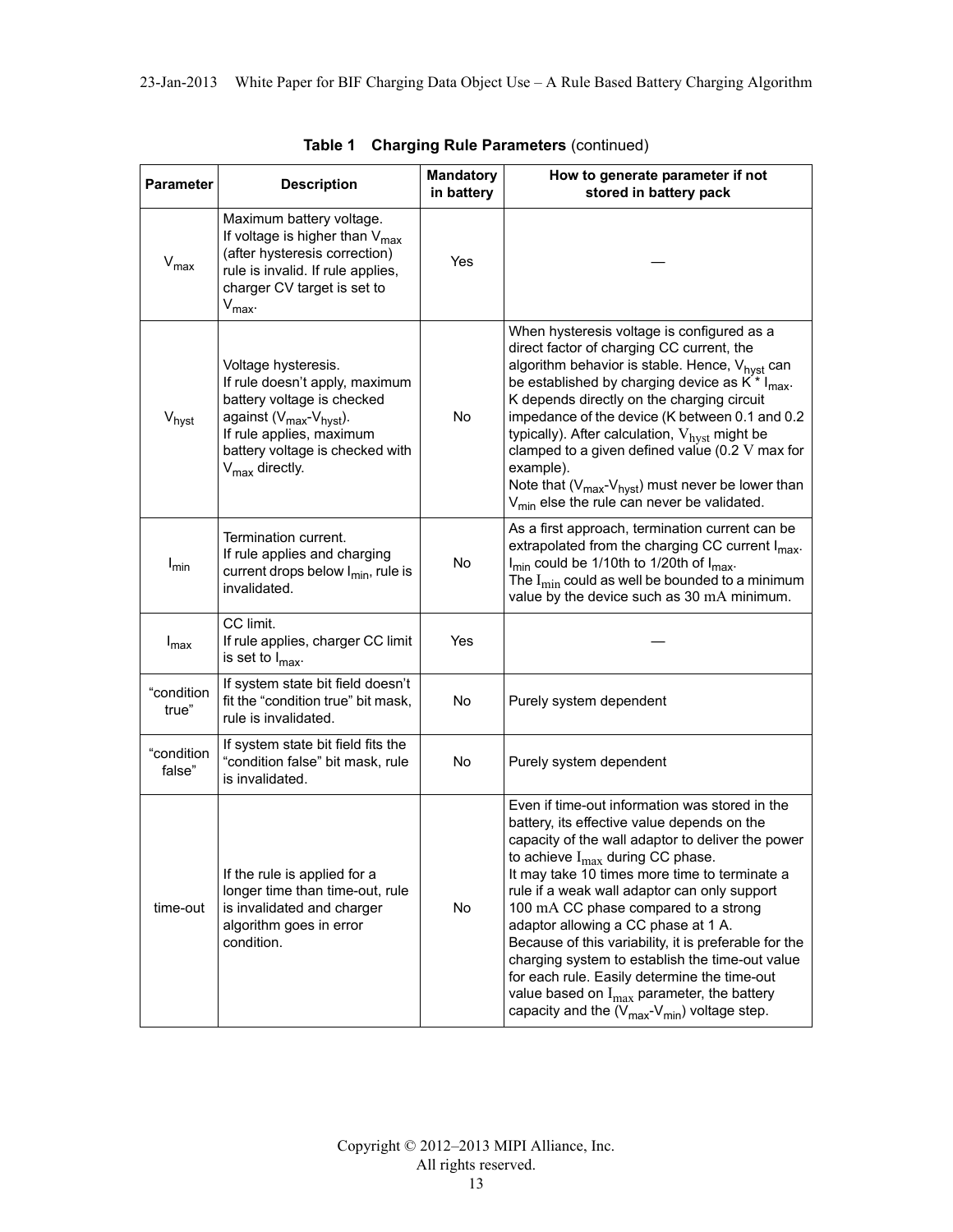## <span id="page-13-0"></span>**The List of Charging Rules**

#### <span id="page-13-1"></span>**Rule List Ordering**

As stated in previous sections, the rule base charging algorithm will operate on a set of charging rules which represents both the battery charging profile and the system specific charging segments. It is important to keep in mind that after validation, the election of rule will promote the first rule valid in the rule list order. Therefore it is critical to order the rules carefully to achieve correct functioning.

As a standard approach, the rules associated with battery specification (normally fetched from battery pack data container) should be ordered by decreasing magnitude of charging current. Hence the first rule would have the highest charging current. This ordering enables maximizing the charging performance because if more than one rule is valid at a time, the elected one will have the highest charging current so resulting in the fastest charging time.

If some different battery related rules have the same charging current, they are placed in the list in decreasing order of their maximum charging voltage value. This sorting would maximize the quantity of energy transmitted to the battery.

If some battery related rules have the same charging current and the same charging voltage, there is no particular order to respect. In fact, with a good design, these rules should be orthogonal in term of validity so that only one is valid at a time.

For reference, the battery pack charging data object defined by MIPI BIF respects the above mentioned rule order.

#### <span id="page-13-2"></span>**Rule to Rule Interaction**

As a first approach, each rule in the rule list is independent from the others. However, the rule list design must ensure the continuity of charging profile. Typically, for a given battery temperature, there should be always a rule applicable up to the required end-of-charge voltage and current.

For example, if only two rules are applicable for a given battery temperature, the first rule having  $V_{\text{min}}$  = 3.0 V &  $V_{\text{max}}$  = 3.5 V and second rule having  $V_{\text{min}}$  = 3.7 V &  $V_{\text{max}}$  = 4.2 V, there will be a discontinuity of rules during the charging process. In fact, since battery voltage is between 3.5 V and 3.7 V, the first rule will not apply ( $V_{\text{max}}$  is 3.5 V) but the second will not apply as well ( $V_{\text{min}}$  is 3.7 V). As a consequence, there will be no charging operation for battery voltage between 3.5 V and 3.7 V.

Special attention is then required when designing the rule list to ensure continuity of charging profile over battery temperature and voltage. Temperature continuity can be checked over the charging profile by verifying that for every relevant battery voltage, the combined temperature ranges of all applicable rules is continuous. The example shown in *[Figure 7](#page-14-0)* reveals that temperature continuity is failing for battery voltage at 3.7 V. A simple correction could be to make Rule1  $T_{max}$  parameter equal to Rule2  $T_{min}$  parameter.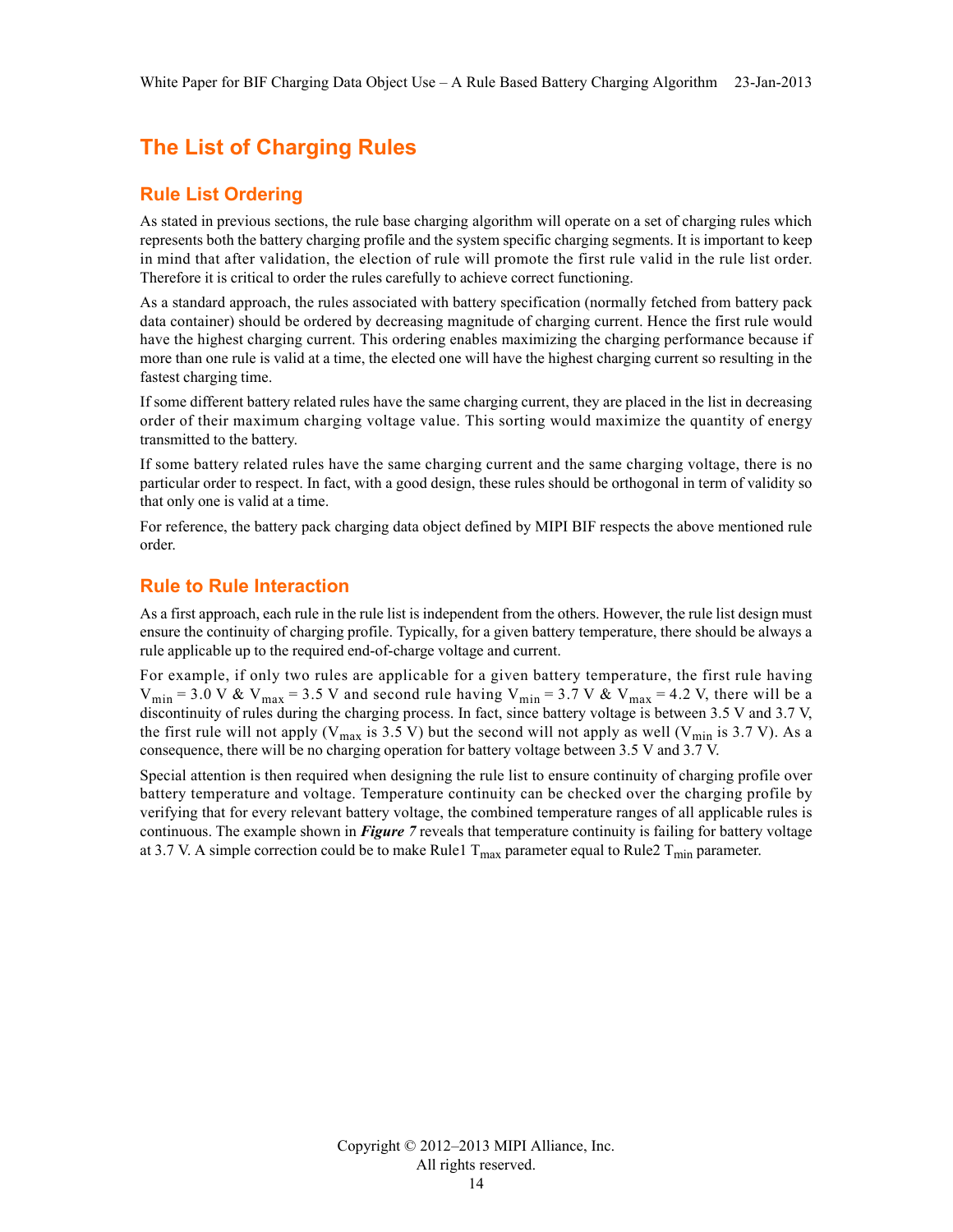

#### **Figure 7 Example of Temperature Continuity Verification**

<span id="page-14-0"></span>A similar check for voltage continuity can be performed by drawing the applicable rules following battery voltage for every relevant battery temperature (x-axis being the battery voltage and y-axis being the battery temperature). This verification must take into account that  $V_{max}$  is checked including hysteresis voltage  $V_{h,vst}$ since a rule is not applicable. The example, *[Figure 8](#page-15-1)* reveals that voltage continuity is failing for battery temperature at 62°C. In fact, with counting hysteresis, Rule2  $V_{min}$  is higher than Rule4  $V_{max}$ - $V_{hyst}$ . A simple correction could be to make Rule2  $V_{min}$  parameter equal to Rule4  $V_{max}$ - $V_{hyst}$ .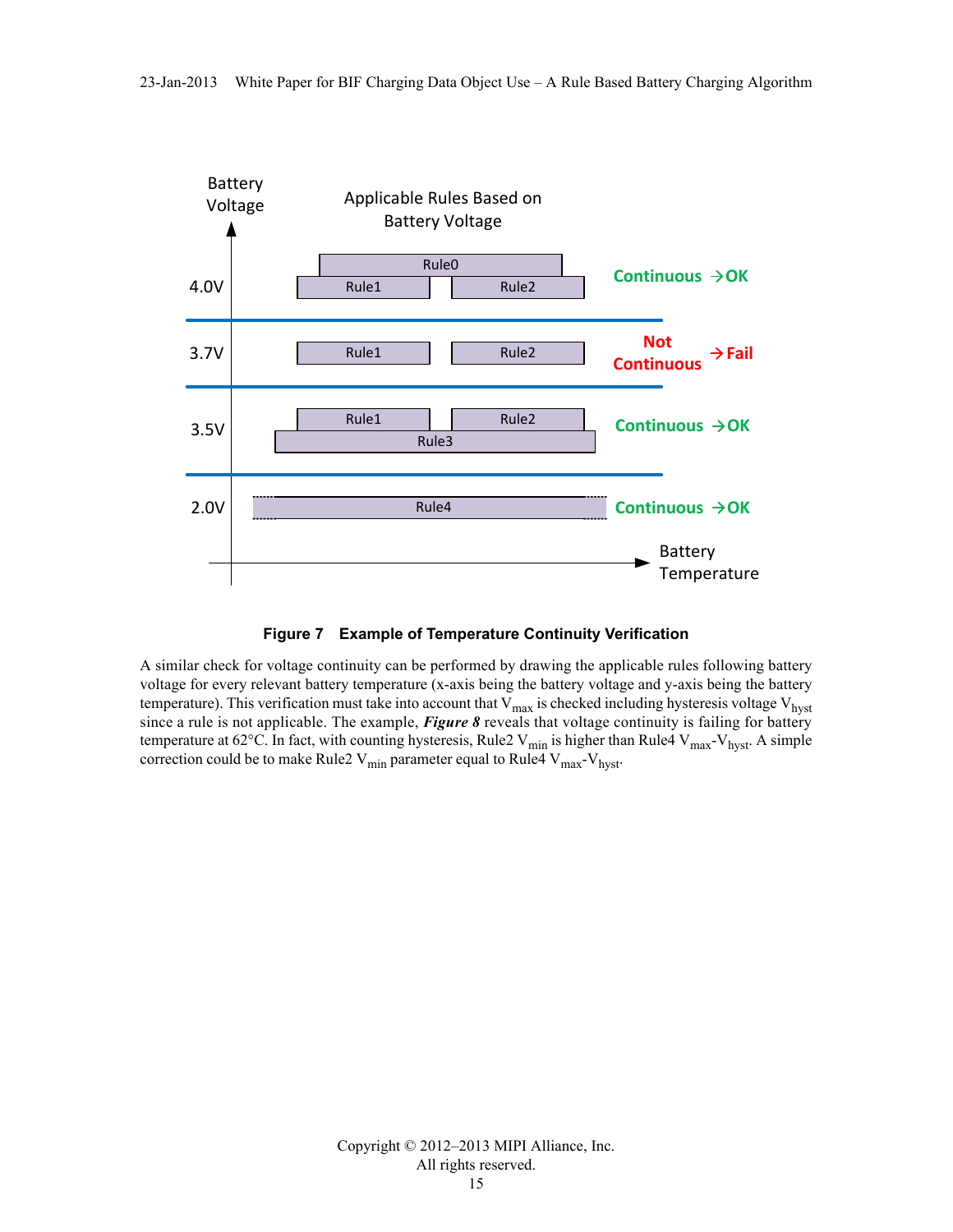

**Figure 8 Example of Voltage Continuity Verification**

<span id="page-15-1"></span>Because of the voltage continuity requirement and the effect of hysteresis  $V_{hyst}$ , the rules in rule list overlap their  $V_{min}$  and  $V_{max}$ . As  $V_{hyst}$  can be generated by the charging system and is not necessarily defined by the battery itself, the rule list voltage overlapping should be large enough to ensure voltage continuity on all systems.

Note that rule based algorithm implementation may include a temperature and voltage continuity check. The algorithm may not use a non-continuous rule list. The algorithm can also check if its  $V_{hyst}$  generation is not creating voltage discontinuity. It may adjust the  $V_{hyst}$  for problematic cases if any.

#### <span id="page-15-0"></span>**Building a Computable Rule List**

The full rule list used by the charging algorithm combines the battery specific charging rules and the system particular ones. The construction of a computable rule list would consist in three steps: read rules from battery data container, calculate any missing parameters from the battery rules and finally insert the system rules in the rule list.

Reading the battery rules allows building an initial list as shown in *[Figure 9](#page-16-0)*. The rules of this list are incomplete because some parameters are not stored in the battery pack container  $(V_{\text{hyst}})$ , time-out, etc.).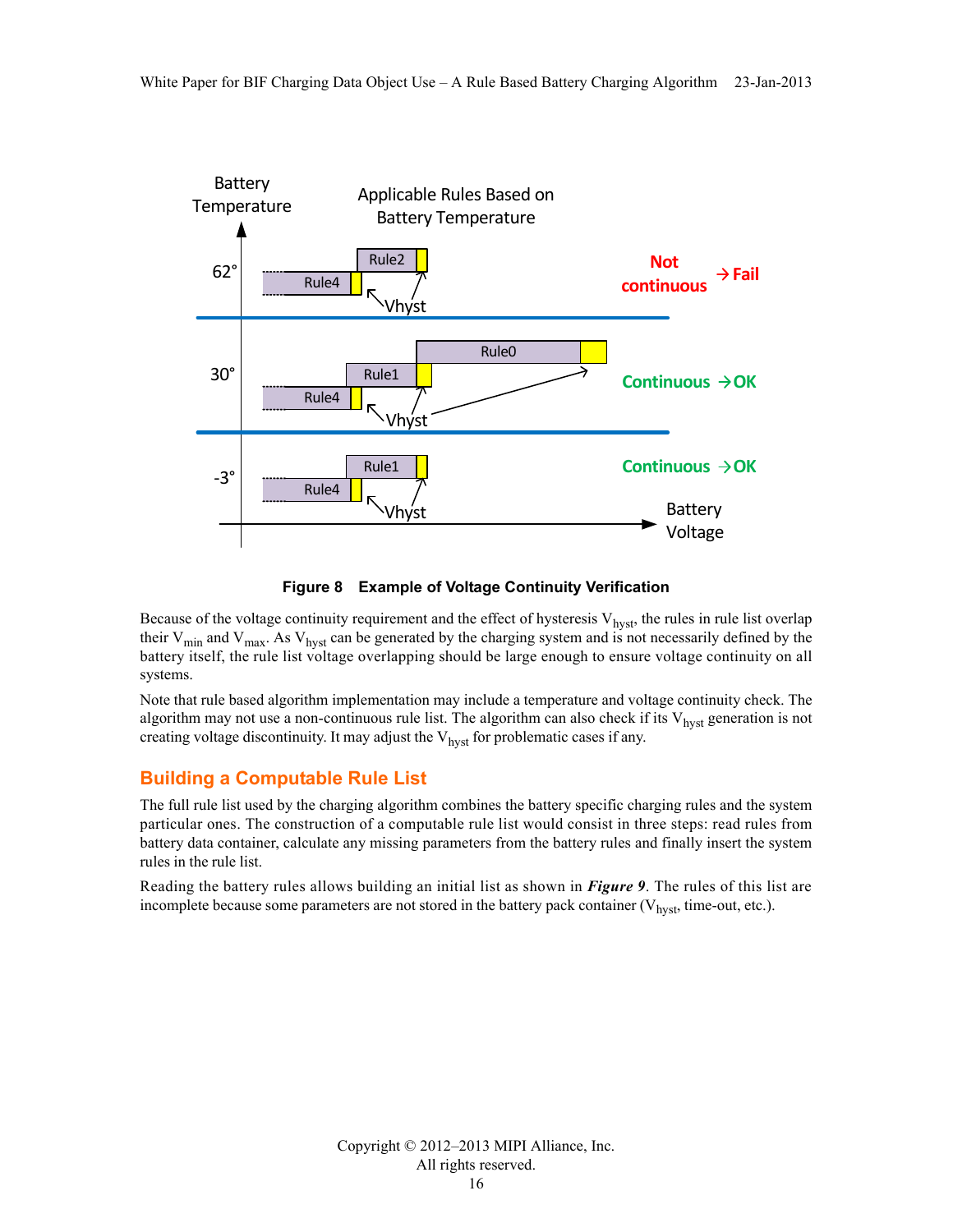

**Figure 9 Battery Rules Reading Step**

<span id="page-16-0"></span>The charging device will then complete the initial rule list by filling the missing topics (*[Figure 10](#page-16-1)*).



**Figure 10 Battery Rules Completion Step**

<span id="page-16-1"></span>As explained in previous sections, the missing V<sub>hyst</sub> topic can be computed by applying V<sub>hyst</sub> = K0\*I<sub>max</sub> (K0 between 0.1 and 0.2 typically).  $V_{hyst}$  might be clamped to a max value (0.2V for example) and  $(V_{\text{max}}-V_{\text{hyst}})$  is verified to be higher than  $V_{\text{min}}$ . As a first approach, the missing  $I_{\text{min}}$  can be computed as  $I_{\text{min}} = I_{\text{max}} / K1$  (K1 between 10 and 20 typically) while  $I_{\text{min}}$  can't be lower than 30 mA typically. The min  $\frac{m_{\text{max}}}{m}$  min  $\frac{m_{\text{max}}}{m}$  min  $\frac{m_{\text{max}}}{m}$  value, the battery capacity and the I<sub>max</sub> current. For now, the missing "condition true" and "condition false" bit mask can be assigned to 0.

While completing the battery rule list, the system should locate any full charge rules at the first positions in the list. Full charge rules are defined as having the overall maximum  $V_{max}$  value, independent of I<sub>max</sub> setting. In fact, battery voltage is directly linked to the quantity of energy stored in it. So charging a battery to its full capacity means raising its voltage to the maximum permitted value. Only the rules having the overall  $V_{\text{max}}$ value are capable of storing a full charge in the battery.

System specific rules should be located following the full charge rules or by adding "condition true" or "condition false" tags to the full charge rules to meet system requirements. Any requirements for fine adjustment of  $I_{\text{min}}$  can be done in a similar manner.

The battery rule list is primarily sorted by decreasing  $I_{max}$ . If the full charge rules (having the highest  $V_{max}$ ) are not located in the first positions of the rule list, it will permit the battery to experience some very high charging current under some temperature and voltage range conditions. These high charging currents should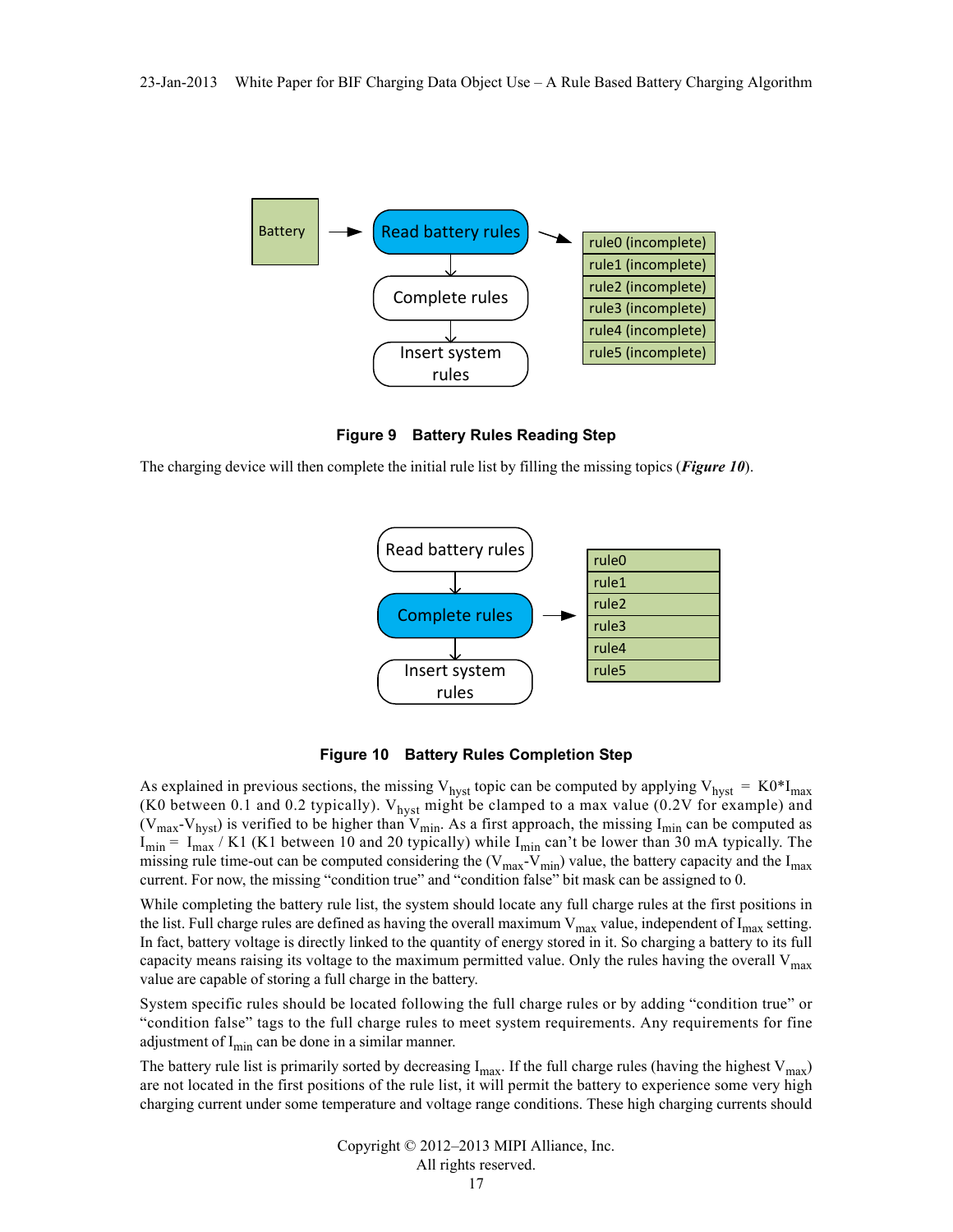not be allowed to reach full charge because the  $V_{max}$  is not the highest of the list to enforce battery limits. If such rule list is fetched from the battery, it would be advantageous to use a particular computation of  $I_{min}$  for rules placed before the first full charge rule. This I<sub>min</sub> would be set slightly lower than the I<sub>max</sub> of the full charge rule (typically 95%). This configuration of  $I_{\text{min}}$  would allow forcing the very high current charging rule to be invalid since the charging current passes below  $0.95$  times the full charge rule I<sub>max</sub>. In such cases, there would be a smooth transition between the high current rule and the full charge rule.

When the battery specific rules are completed, the system will insert its own charging rules (for example, firmware update case, speech call case, charge maintenance rule, etc.). The list is going to grow (*[Figure 11](#page-17-0)*).





<span id="page-17-0"></span>As election of rules will be done by rule list ordering, it is important to insert the system rules at key positions. In most cases, the system charging segments are intend to ensure a minimal or maximal battery voltage. The charging current is not the critical sorting topic. As a standard procedure, the system rules should be inserted in the rule list as per decreasing  $V_{max}$  topic. For example, in the diagram above, ruleA should have a lower or equal  $V_{\text{max}}$  than rule0, ruleB and ruleC should have a lower or equal  $V_{\text{max}}$  than rule2, and so forth.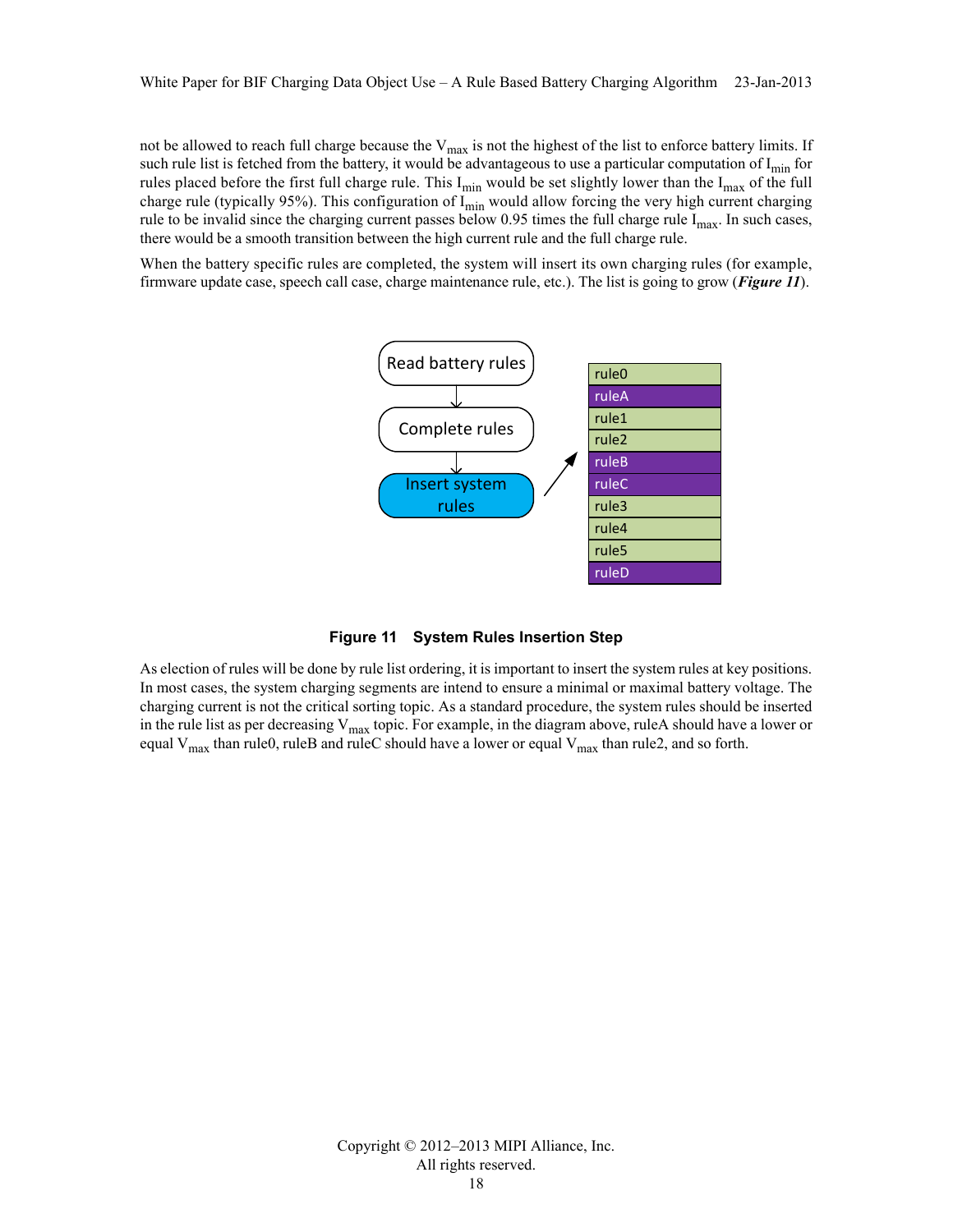## <span id="page-18-0"></span>**Examples**

#### <span id="page-18-1"></span>**Examples of Typical System Rules**

There are two main cases of system rules: the rules depending only on system specification and the rules generated from an existing rule fetched from the battery.

A system specific rule generally exists to ensure a minimal operating battery voltage in some particular situation. The firmware update use-case described earlier in this paper is typically a system specific rule. It probably would be created with a  $V_{min}$  at 0 V and a  $V_{max}$  slightly higher than the minimal battery voltage needed to run safely a firmware update (typically 3.4 V or 3.5 V). The  $I_{max}$  current would be just above the worst current consumed by the system during firmware update. This rule would have a "condition true" mask selecting "firmware update" bit of system state bit-field.

Generating a system rule derived from an existing battery rule would be a useful way to modulate battery charging profile as per system situations. This is typically done to decrease the charging rate when the current drawn on battery is known to be erratic (for example, 2G speech calls of mobile phone). This would also be common method to code a maintenance charging cycle.

An erratic current consumption on a battery could create some battery voltage overshoots during charge. In fact, when a high current is drawn by the system, part of it will come from charging path. If the system load current disappears suddenly, the charger subsystem may not have fast enough reaction so that the current it supplies would remain high for some time. This excess current provided to the battery would increase the battery voltage. This effect could be particularly problematic when battery voltage is at the CV target of charger (for example, 4.2 V on Li-ion battery). In fact, the overshoot resulting in this condition may stress and damage the battery.

A simple solution to avoid stress of battery linked to voltage overshoot would consist of reducing the CV target of the charger since the device load current is known to be erratic. For example, in 2G speech calls for a mobile phone. This case can be easily supported by creating specific rules based on the full charging rules fetched from battery.

As stated in previous sections, after the read of rules from battery and during the rule completion step, it is easy to locate the full charge rules as they will all have the overall maximum  $V_{max}$  voltage. Knowing these rules, the system would be able to assign their "condition false" mask to the "speech call" bit of system state bit-field ("speech call" or any other current erratic situation). By configuring this mask, the original full charge rules would be forced invalid since a speech call is running.

Right after these original full charge rules in the rule list, the system can create and insert a basic copy of them after two modifications: the  $V_{max}$  would be shifted down to ensure that overshoot would not stress the battery (for example, by  $0.05 \text{ V} \sim 0.1 \text{ V}$ ) and "condition true" mask would be assigned to "speech call" bit.

The resulting rule list would then contain the original full charge rules fetched from battery but these rules can be valid only out of speech call use-case. The list would also contain similar full charge rules but having a CV target 50 mV or 100 mV lower. These rules can be valid only during speech call use-case. Hence, during speech call, the charger subsystem would prevent overshoot damages to the battery.

Another classical system created rule derived from battery rules is used to address the charge maintenance. When a battery is fully charged, the charging current would be stopped. As no charging current would flow (even if charger wall adaptor is still connected), the battery is going to be discharged based on the portable device current consumption. When the battery voltage drops below a predefined limit, the charge process should re-engage. The period between each charge activities could be small depending on device current consumption and battery capacity. If each charging activity was going up to the full charge point with maximum allowed charging current, the battery would age quickly because of too many strong charging cycles. Hence, after a full charge at full rate of the battery, it would be good practice to do subsequent charging cycles at a lower rate and at a lower CV target (50 mV lower than full charge point for example).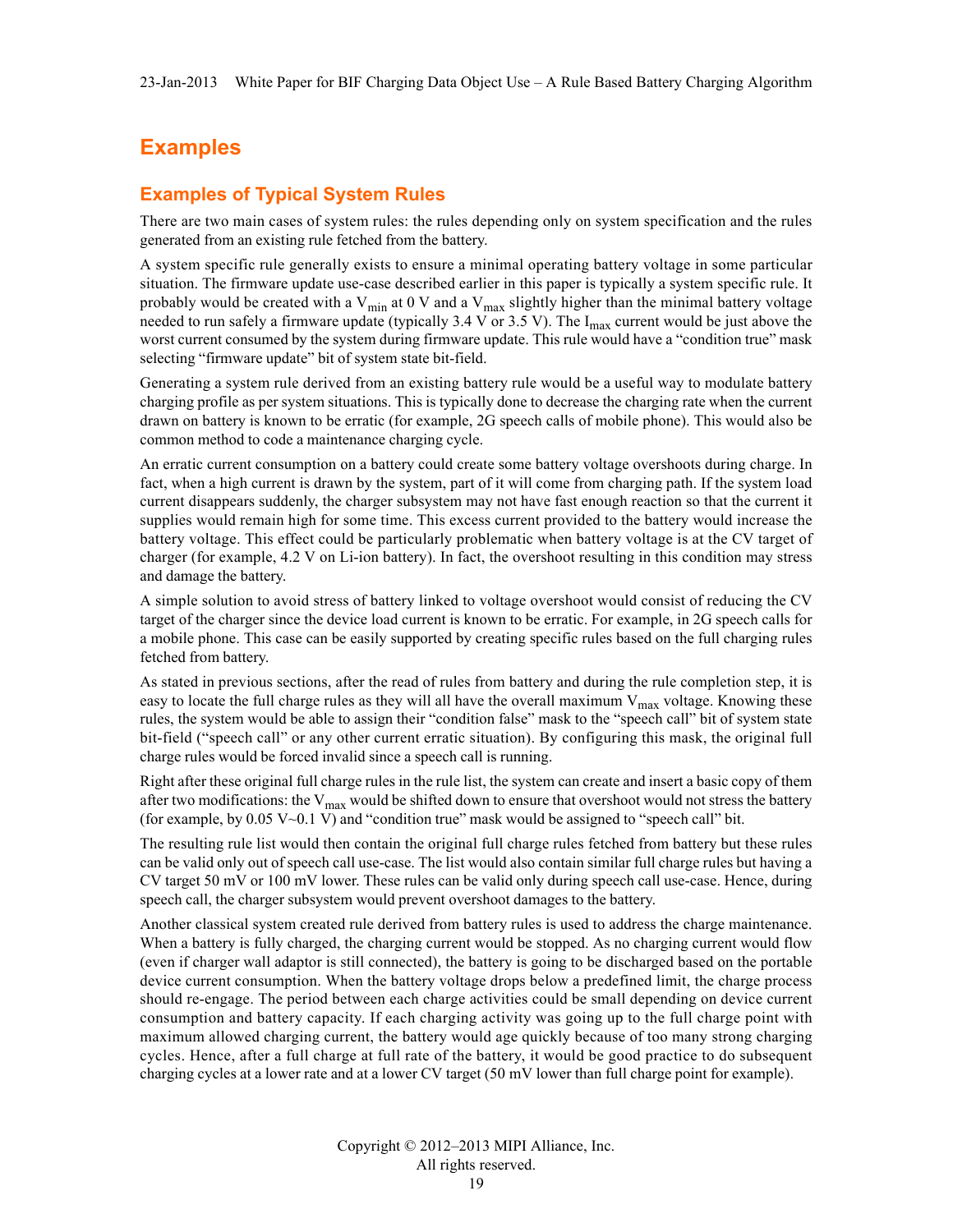A way to implement this behavior would consist of creating and inserting a new rule derived from the full charge rule fetched from battery data container. This full charge rule is easily localizable as it has the maximum  $V_{\text{max}}$  value in the rule list. The created charge maintenance rule would be a copy of the full charge rule with some modulations: the  $V_{max}$  voltage will be shifted down to avoid the big cycling effect (by 50 mV to 100 mV typically) and the  $I_{\text{max}}$  will be lowered (divide by 2 typically with a bottom clamp corresponding to the typical device current consumption). The newly created rule would then ensure a lower CV charging target with a lower charging current.

Now, the full charge rule and the maintenance rule need to be adjusted so that full charge rule is promoted first up to termination but subsequent charging cycles would run on maintenance rule. This behavior is simple to implement by correct adjustment of  $V_{hyst}$  hysteresis voltage. The system has simply to ensure that  $V_{\text{max}}-V_{\text{hyst}}$  of maintenance rule is higher than  $V_{\text{max}}-V_{\text{hyst}}$  of full charge rule. As an example, let's assume  $V_{\text{max}}$  of full charge rule at 4.2 V with 0.2 V of  $V_{\text{hyst}}$ . The maintenance rule is created with a  $V_{\text{max}}$  at 4.15 V (50 mV shift down compare to full charge). A  $V_{\text{hyst}}$  of 0.1 V for this maintenance rule is enough to ensure the maintenance cycles.

In fact, after a full charge termination, as no rule applies, both full charge rule and maintenance rule will be affected by hysteresis voltage. Hence, full charge rule could become valid only if battery voltage goes below  $V_{\text{max}}$ -V<sub>hyst</sub>, so 4.2 V - 0.2 V = 4.0 V. The maintenance rule would come valid only if battery voltage comes lower than 4.15 V - 0.1 V = 4.05 V. As battery voltage decreases, the first rule to be valid will be the maintenance rule so this one will be systematically promoted after a full charge phase.

Let's consider now that the battery was not fully charged at the time the wall adaptor is connected. Its voltage is 3.9 V. In this case, both full charge and maintenance rules are valid (3.9 V is below 4.0 V and below 4.05 V). As the maintenance rule is placed after the full charge rule in the rule list (its  $V_{\text{max}}$  is lower), at rule election step of algorithm, the full charge rule will be selected. Hence, a not fully charged battery will be initially charged using the full charge rule and not the maintenance one.

The natural adaptability of rule based algorithm is demonstrated by the following charge maintenance situation. Assume that a full charge of the battery was done and the charging algorithm performs a regular maintenance cycle based on the maintenance rule described above. This maintenance charge would be executed with a small charging current. Now, consider when the battery voltage is 4.1 V and the portable device starts consuming a larger current than the value programmed for charge maintenance. In this case, the battery would stop being charged and start discharging instead. Battery voltage will decrease and at some points it will pass below 4.0 V. Since the battery voltage passes below 4.0 V, the full charge rule is going to be valid while the maintenance rule remains valid. As the full charge rule is placed before the maintenance rule in the rule list, it will be elected and applied. Moving to full charge rule would allow coming back to a high charging current instead of a low maintenance one. Hence, a portable device with higher current consumption would be naturally compensated and the battery will stay highly charged.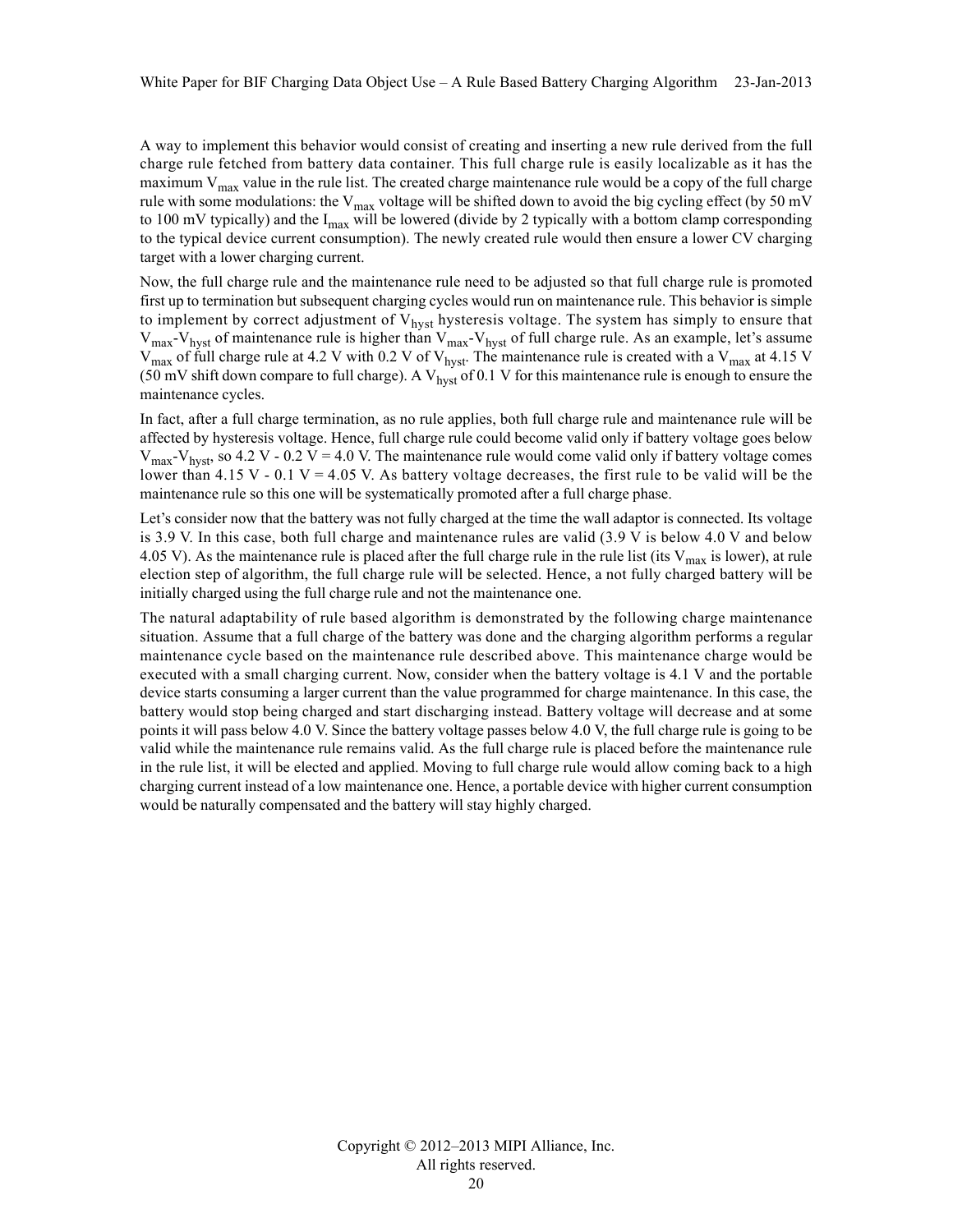#### <span id="page-20-0"></span>**Examples of Rule List and Simulation Results**

#### <span id="page-20-1"></span>**Example 1**

A battery specific rule list would be built as per comprehensive specification of battery. Let's consider the following specification example:

A safe charging situation is defined for a battery by requiring:

- **•** A progressive charging current depending on battery voltage
- **•** A limitation of charging current and charging voltage depending on temperature

For this battery, following charging rates have been defined:

- **•** Wake-up rate: 100 mA
- **•** Low rate: 300 mA
- **•** Medium rate: 600 mA
- **•** Full rate: 1000 mA

The safe usage of rates is defined as per comprehensive specification points:

- 1. The wake-up rate is basically used when battery is fully discharged. It can be engaged whatever is temperature but only if battery voltage is  $< 3.3$  V.
- 2. In normal temperature range (from  $0^{\circ}$ C to  $60^{\circ}$ C):
	- A. Charging voltage is limited to 4.2 V.
	- B. If battery voltage is  $> 3.8$  V, the full rate can be selected.
	- C. If battery voltage is  $> 3.4$  V, the medium rate can be selected.
	- D. If battery voltage is  $> 3.1$  V, the low rate can be selected.
- 3. In extended temperature range (from -5°C to 0°C and from 60°C to 65°C):
	- A. The charge cannot be higher than medium rate.
	- B. The charge should happen only if battery voltage is  $\leq$  3.9 V
- 4. In extreme temperature range (from -15 $^{\circ}$ C to -5 $^{\circ}$ C and from 65 $^{\circ}$ C to 75 $^{\circ}$ C):
	- A. The charge cannot be higher than low rate.
	- B. The charge should happen only if battery voltage is  $\leq 3.7$  V

This specification can be easily translated as a rule list processed by the rule based charging algorithm. It would come simply to four rules, each rule coding a given charging rate. The rules are ordered by decreasing rate.

Rule0 (full rate)

- $T_{\text{min}} = 0$ °C,  $T_{\text{max}} = 60$ °C (battery spec 2).
- $V_{\text{min}} = 3.8 \text{ V}$  (battery spec 2.b)
- $V_{\text{max}} = 4.2 \text{ V}$  (battery spec 2.a)
- $I_{max} = 1000 \text{ mA}$

Rule1 (medium rate)

- $T_{\text{min}} = -5^{\circ}\text{C}$ ,  $T_{\text{max}} = 65^{\circ}\text{C}$  (battery spec 2 & 3, medium rate is valid in normal temperature range and extended temperature range).
- $V_{\text{min}} = 3.4 \text{ V}$  (battery spec 2.c)
- $V_{\text{max}} = 3.9 \text{ V}$  (battery spec 3.b)
- $I_{\text{max}} = 600 \text{ mA}$

Rule2 (low rate)

- $T_{\text{min}} = -15^{\circ}\text{C}$ ,  $T_{\text{max}} = 75^{\circ}\text{C}$  (battery spec 2 & 4, low rate is valid in normal temperature range and extreme temperature range)
- $V_{\text{min}} = 3.1 \text{ V}$  (battery spec 2.d)

Copyright © 2012–2013 MIPI Alliance, Inc.

#### All rights reserved.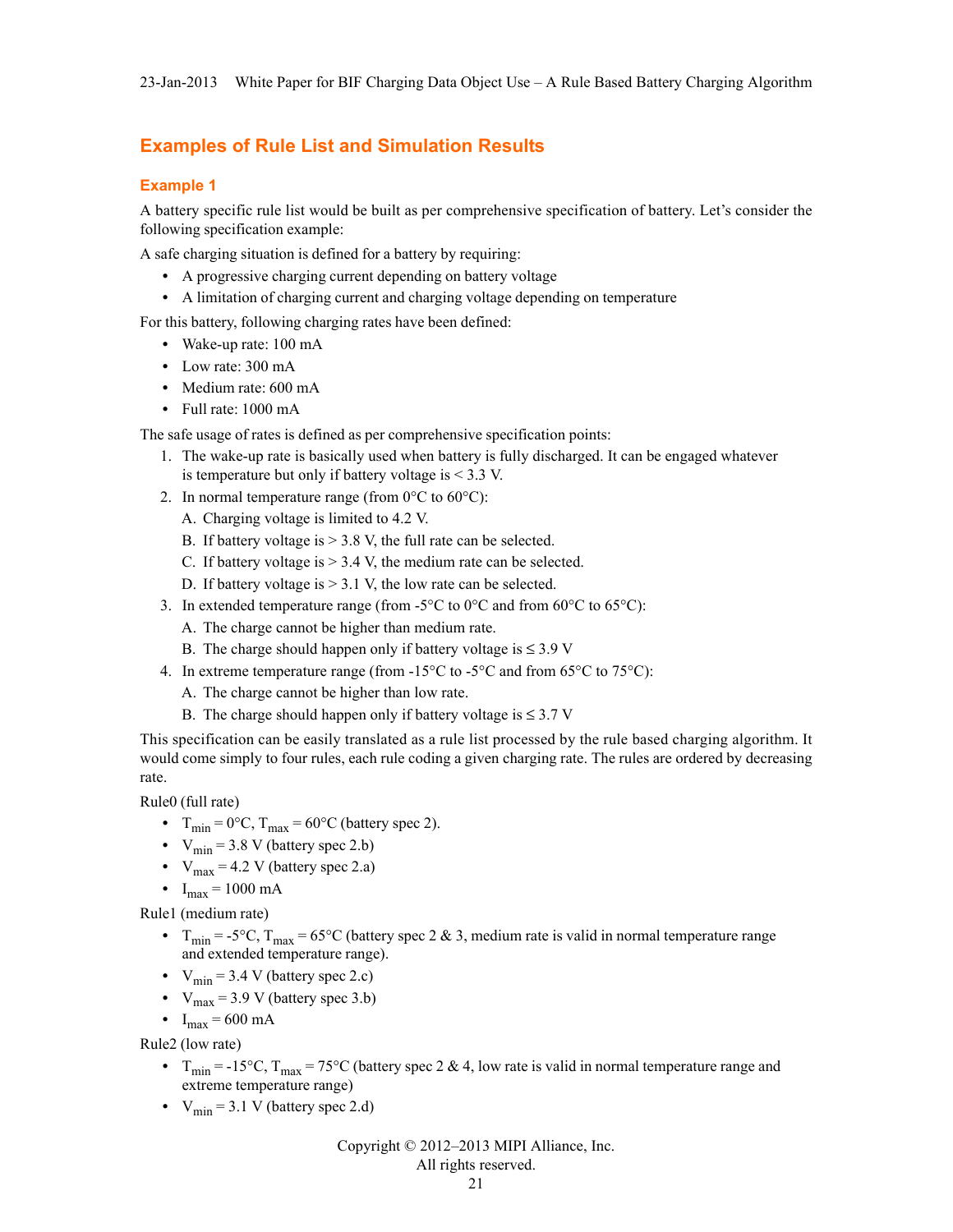- $V_{\text{max}} = 3.7 \text{ V}$  (battery spec 4.b)
- $I_{\text{max}} = 300 \text{ mA}$

Rule3 (wake-up rate)

- $T_{\text{min}}$  = -infinite,  $T_{\text{max}}$  = +infinite (battery spec 1, all temperatures are valid)
- $V_{\text{min}} = 0$  V (battery spec 1)
- $V_{\text{max}} = 3.3$  V (battery spec 1)
- $I_{max} = 100 \text{ mA}$

After completion of battery fetched rules, the list processed by the algorithm is updated into the following list (green are completed topics).

Rule0 (full rate)

- $T_{\text{min}} = 0$ °C,  $T_{\text{max}} = 60$ °C (battery spec 2).
- $V_{\text{min}} = 3.8 \text{ V}$  (battery spec 2.b),  $V_{\text{max}} = 4.2 \text{ V}$  (battery spec 2.a)
- $I_{max} = 1000 \text{ mA}$
- I<sub>min</sub> = 50 mA (completion based on  $I_{\text{max}}$  / 20 with clamp at 30 mA)
- $V_{\text{hvst}} = 0.2 \text{ V}$  (completion based on  $0.2 \text{ *I}_{\text{max}}$  with clamp at  $0.2 \text{ V}$ )

Rule1 (medium rate)

- $T_{\text{min}} = -5^{\circ}\text{C}$ ,  $T_{\text{max}} = 65^{\circ}\text{C}$  (battery spec 2 & 3).
- $V_{\text{min}} = 3.4$  V (battery spec 2.c),  $V_{\text{max}} = 3.9$  V (battery spec 3.b)
- $I_{\text{max}} = 600 \text{ mA}$
- I<sub>min</sub> = 30 mA (completion based on I<sub>max</sub> / 20 with clamp at 30 mA)
- $V_{\text{hyst}} = 0.12 \text{ V}$  (completion based on  $0.2 \text{°I}_{\text{max}}$  with clamp at 0.2 V)

Rule2 (low rate)

- $T_{\text{min}} = -15^{\circ}\text{C}$ ,  $T_{\text{max}} = 75^{\circ}\text{C}$  (battery spec 2 & 4).
- $V_{\text{min}} = 3.1$  V (battery spec 2.d),  $V_{\text{max}} = 3.7$  V (battery spec 4.b)
- $I_{\text{max}} = 300 \text{ mA}$
- I<sub>min</sub> = 30 mA (completion based on  $I_{\text{max}}$  / 20 with clamp at 30 mA)
- $V_{\text{hvst}} = 0.06 \text{ V}$  (completion based on  $0.2 \text{ *I}_{\text{max}}$  with clamp at  $0.2 \text{ V}$ )

Rule3 (wake-up rate)

- $T_{\text{min}}$  = -infinite,  $T_{\text{max}}$  = +infinite (battery spec 1, all temperatures are valid)
- $V_{\text{min}} = 0$  V (battery spec 1),  $V_{\text{max}} = 3.3$  V (battery spec 1)
- $I_{\text{max}} = 100 \text{ mA}$
- I<sub>min</sub> = 30 mA (completion based on I<sub>max</sub> / 20 with clamp at 30 mA)
- $V_{\text{hyst}} = 0.02 \text{ V}$  (completion based on  $0.2 \text{°I}_{\text{max}}$  with clamp at 0.2 V)

With such rule list, plugging a wall adaptor while battery voltage is 2.9 V and battery temperature is 30°C would give the *[Figure 12](#page-22-0)* charging sequence.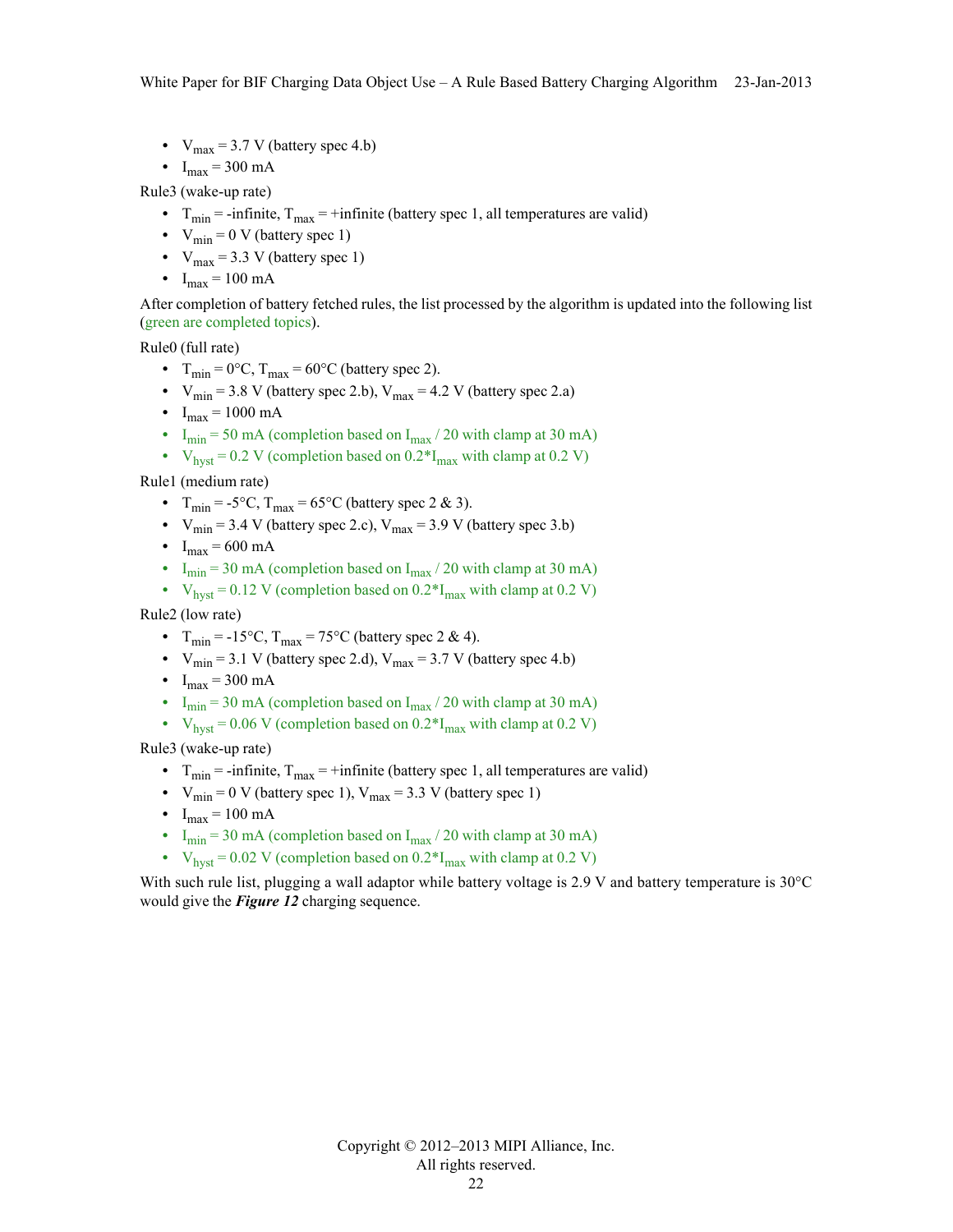

**Figure 12 Charging in Normal Temperature Range**

<span id="page-22-0"></span>Notice the progression of rule application from rule3 to rule0. While battery voltage is rising up, more and more rules become valid. As per rule election procedure, the first rule valid in the rule list is selected and applied. This results as the expected progressive charging, from wake-up rate to full rate.

The rule list established as per battery specification would also fulfill the extended temperature range requirements. *[Figure 13](#page-23-0)* shows a rule selection progression considering ambient temperature at -4.9°C.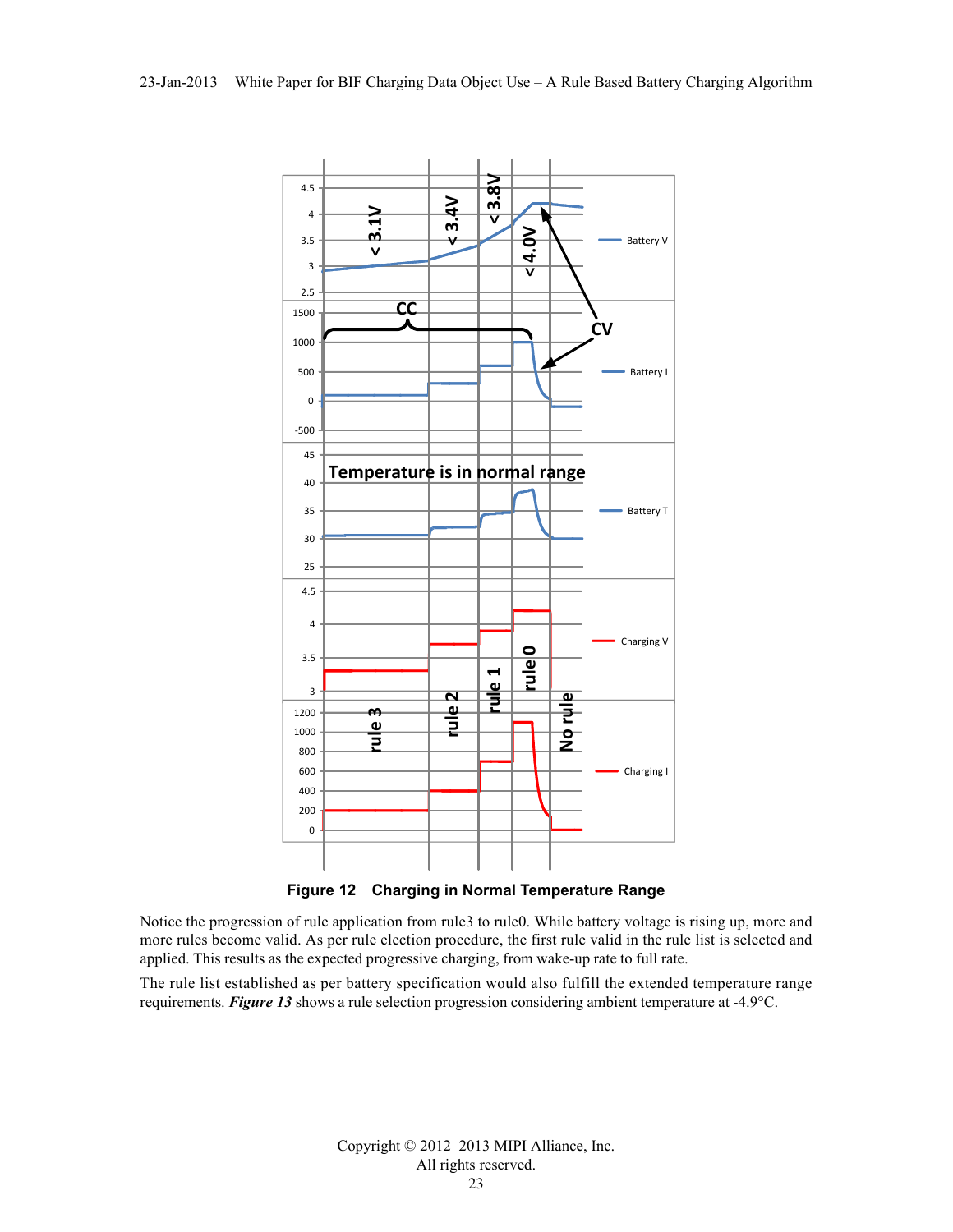

**Figure 13 Charging in Extended Temperature Range**

<span id="page-23-0"></span>As required, full rate charge is never engaged and CV target is lower than 3.9 V. In fact, with such ambient temperature, the rule0 (coding the full rate charge) is never valid. It could be noticed that rule1 has been effectively completed with  $V_{hyst}$  at 0.1 V. Hence rule1 re-engages itself at 3.8 V.

A maintenance rule can also be generated by the system and inserted at rule1 position (the existing rule1 to rule3 would then be moved deeper in the list at rule2 to rule4 slots respectively). The rule0 full rate rule was completed with a  $V_{\text{hvst}}$  at 0.2 V. The created and inserted maintenance rule rule1 was essentially copying rule0 topics but with  $V_{\text{max}}$  shifted down by 50 mV (So  $V_{\text{max}} = 4.15$  V) and I<sub>max</sub> divided by 2 (reducing  $I_{\text{max}}$  = 500 mA). This maintenance rule  $V_{\text{hyst}}$  has to be set to 0.12 V. In such case, when all rules are invalid, rule0 can be validated again only if battery voltage drops below 4.0 V while maintenance rule would come valid if voltage drops below 4.03 V.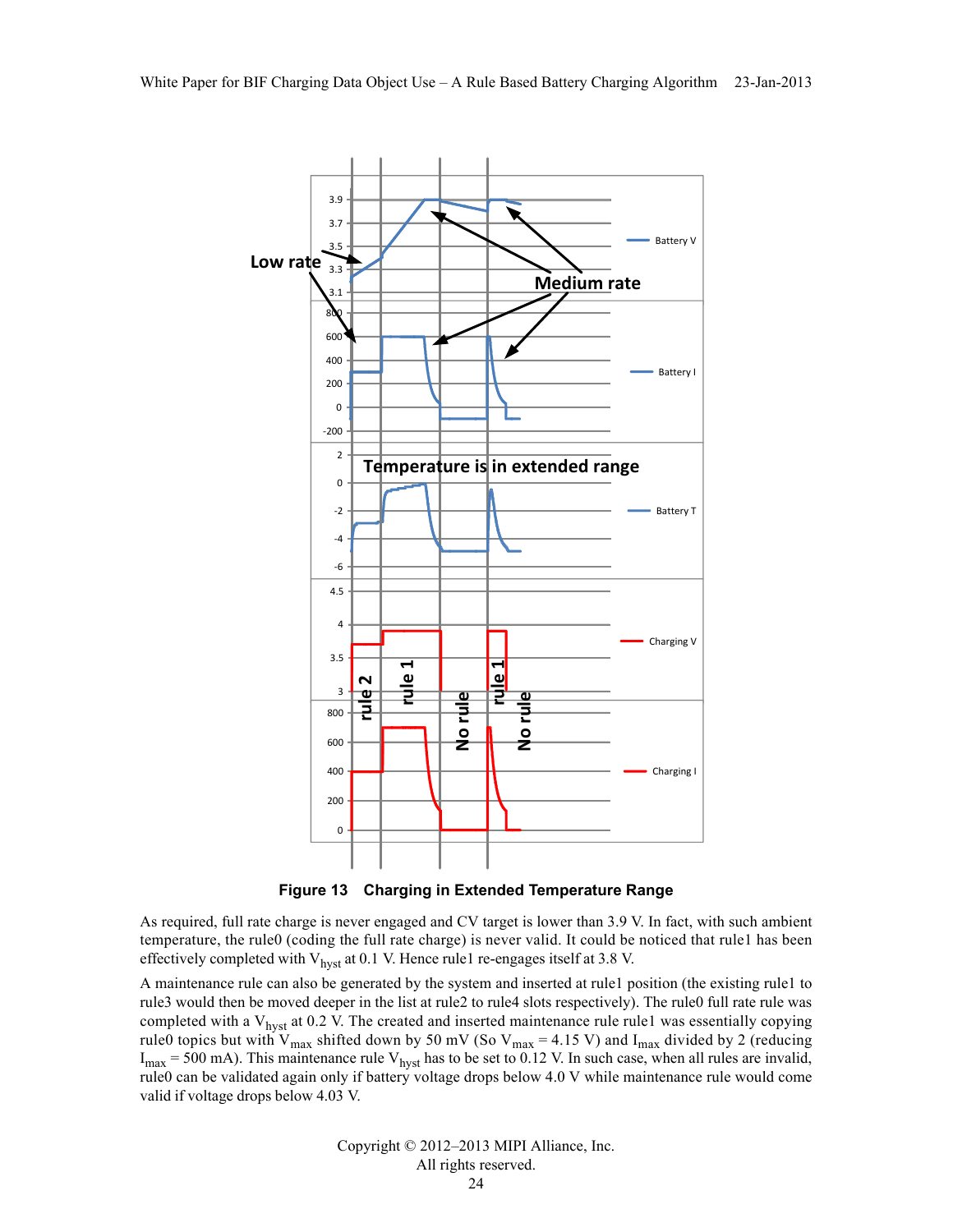

The full charge rule would be then followed by multiple charge maintenance cycles as *[Figure 14](#page-24-0)*.

<span id="page-24-0"></span>**Figure 14 Maintenance Charging Rule**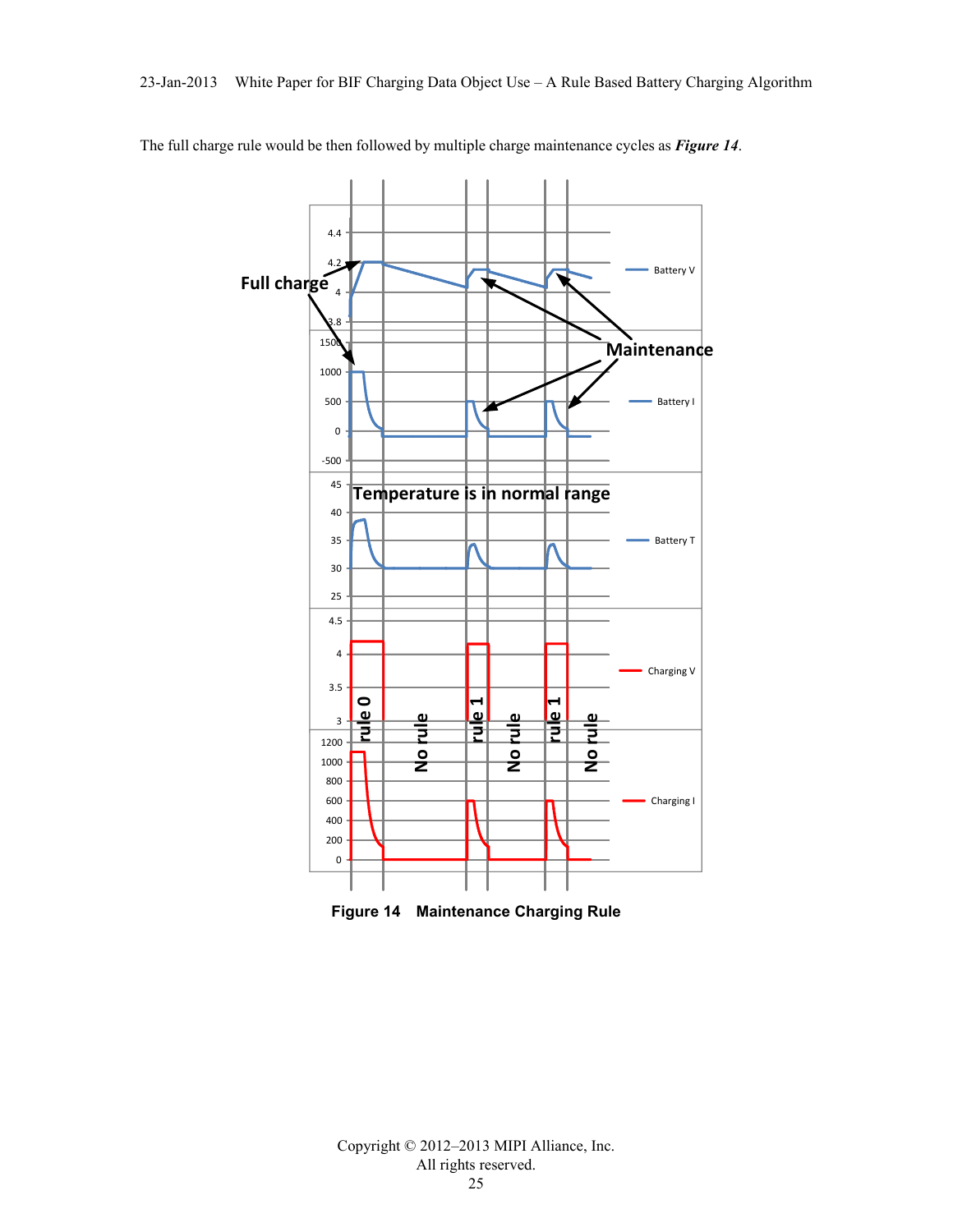#### <span id="page-25-0"></span>**Example 2**

Now consider another battery example connected to the charging system. This battery is specified as shown below. The major characteristic of this battery is its capability to sustain an extreme charging current in a reduced range of voltage and temperature (typically the case of charging above 1C).

For this battery, the following charging rates have been defined:

- **•** Wake-up rate: 300 mA
- **•** Medium rate: 500 mA
- **•** Full rate: 800 mA
- **•** Extreme rate: 1200 mA

The safe usage of rates is defined as per comprehensive specification points:

- 1. The wake-up rate is basically used when battery is fully discharged. It can be engaged whatever is temperature but only if battery voltage is < 3.3 V.
- 2. In reduced temperature range (from  $10^{\circ}$ C to  $40^{\circ}$ C), if battery voltage is between 3.6 V and 3.9 V, the extreme rate can be applied.
- 3. In normal temperature range (from  $0^{\circ}$ C to  $60^{\circ}$ C):
	- A. Charging voltage is limited to 4.2 V.
	- B. If battery voltage is  $> 3.5$  V, the full rate can be selected.
	- C. If battery voltage is  $> 3.2$  V, the medium rate can be selected.
- 4. In extended temperature range (from -10 $\degree$ C to 0 $\degree$ C and from 60 $\degree$ C to 70 $\degree$ C):
	- A. The charge cannot be higher than medium rate.
	- B. If battery voltage is  $> 3.2$  V, the medium rate can be selected.
	- C. The charge should happen only if battery voltage is  $\leq 4.0$  V.

This specification can be easily translated as a rule list processed by a rule based charging algorithm. It would come simply to four rules, each rule coding a given charging rate. The rules are ordered by decreasing rate.

Rule0 (extreme rate)

- $T_{\text{min}} = 10^{\circ}\text{C}$ ,  $T_{\text{max}} = 40^{\circ}\text{C}$  (battery spec 2)
- $V_{\text{min}} = 3.6 \text{ V}$  (battery spec 2)
- $V_{\text{max}}$  = 3.9 V (battery spec 2)
- $I_{\text{max}} = 1200 \text{ mA}$

Rule1 (full rate)

- $T_{\text{min}} = 0$ °C,  $T_{\text{max}} = 60$ °C (battery spec 3).
- $V_{\text{min}} = 3.5 \text{ V}$  (battery spec 3.b)
- $V_{\text{max}} = 4.2 \text{ V}$  (battery spec 3.a)
- $I_{\text{max}} = 800 \text{ mA}$

Rule2 (medium rate)

- $T_{\text{min}} = -10^{\circ}\text{C}$ ,  $T_{\text{max}} = 70^{\circ}\text{C}$  (battery spec 3 & 4)
- $V_{\text{min}} = 3.2 \text{ V}$  (battery spec 3.c & 4.b)
- $V_{\text{max}} = 4.0 \text{ V}$  (battery spec 4.c)
- $I_{\text{max}} = 500 \text{ mA}$

Rule3 (wake-up rate)

- $T_{\text{min}}$  = -infinite,  $T_{\text{max}}$  = +infinite (battery spec 1, all temperatures are valid)
- $V_{\text{min}} = 0$  V (battery spec 1)
- $V_{\text{max}} = 3.3$  V (battery spec 1)
- $I_{\text{max}} = 300 \text{ mA}$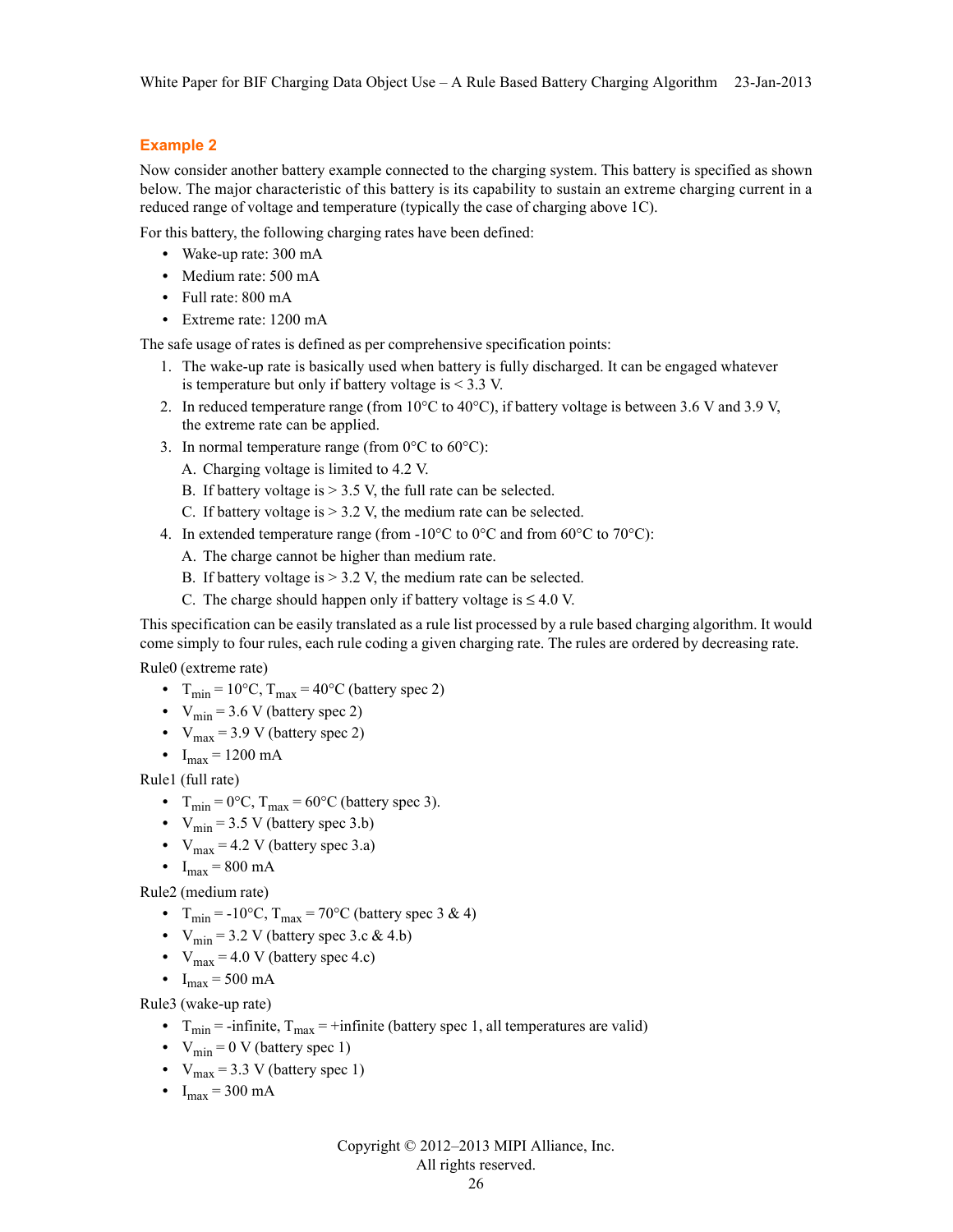After acquisition of rule list from the battery pack, as described in previous chapters, the charging system will have to complete the rules as it misses few topics ( $V_{\text{hvst}}$ ,  $I_{\text{min}}$ , etc.). The completion step will primarily fill these topics with typical method. While doing the completion, the charging system locates the full charge rule being the one having the maximal  $V_{\text{max}}$ . This is rule1.

The full charge rule not being the first in the rule list, the completion procedure will adjust  $I_{min}$  of preceding rule (rule0 in this example). It will use the method described before in this paper. It will assign 95% of full charge rule I<sub>max</sub> to the I<sub>min</sub> of preceding rules. Thus in rule0, I<sub>min</sub> will be set to 0.95\*800 mA = 760 mA.

When rule completion is performed, charging system inserts its own rules in the list. In this example, the charging system algorithm chooses to only insert a charge maintenance rule. It will then create a rule A being a copy of full charge rule (which is rule1 in the list). The charging system will customize the ruleA by shifting down the V<sub>max</sub> (50 mV for example) and by dividing the I<sub>max</sub> (by 2 for example). This ruleA will then have  $V_{\text{max}} = 4.15$  V and I<sub>max</sub> = 400 mA. The V<sub>hyst</sub> of this rule will be set so that (V<sub>max</sub>-V<sub>hyst</sub>) of ruleA is higher than  $(V_{max}-V_{hyst})$  of rule1.

After completion of battery fetched rules and insertion of system rules, the list processed by the algorithm is updated into the following list (green are completed topics, and red are system created rules).

Rule0 (extreme rate)

- $T_{\text{min}} = 10^{\circ}$ C,  $T_{\text{max}} = 40^{\circ}$ C (battery spec 2)
- $V_{\text{min}}$  = 3.6 V (battery spec 2),  $V_{\text{max}}$  = 3.9 V (battery spec 2)
- $I_{\text{max}} = 1200 \text{ mA}$
- I<sub>min</sub> = 760 mA (completion based on 95% of full charge rule I<sub>max</sub>)
- $V_{\text{hvst}} = 0.2 \text{ V}$  (completion based on  $0.2 \text{ *I}_{\text{max}}$  with clamp at 0.2 V)

Rule1 (full rate)

- $T_{\text{min}} = 0$ °C,  $T_{\text{max}} = 60$ °C (battery spec 3)
- $V_{\text{min}} = 3.5$  V (battery spec 3.b),  $V_{\text{max}} = 4.2$  V (battery spec 3.a)
- $I_{max} = 800 \text{ mA}$
- I<sub>min</sub> = 40 mA (completion based on  $I_{\text{max}}$  / 20 with clamp at 30 mA)
- $V_{\text{hyst}} = 0.16 \text{ V}$  (completion based on  $0.2 \text{ *I}_{\text{max}}$  with clamp at 0.2 V)

RuleA (charge maintenance generated by charging system from rule 1)

- $T_{\text{min}} = 0$ °C,  $T_{\text{max}} = 60$ °C (rule 1 copy)
- $V_{\text{min}} = 3.5$  V (rule 1 copy),  $V_{\text{max}} = 4.15$  V (rule 1 copy shifted down by 50 mV)
- $I_{\text{max}} = 400 \text{ mA}$  (rule 1 copy divided by 2)
- $I_{\text{min}} = 40 \text{ mA (rule 1 copy)}$
- $V_{hyst} = 0.08 \text{ V } (0.2 \text{ *} I_{max} \text{ with check that } V_{max} V_{hyst} \text{ of rule A is above } V_{max} V_{hyst} \text{ of rule 1})$

Rule2 (medium rate)

- $T_{\text{min}} = -10^{\circ}\text{C}$ ,  $T_{\text{max}} = 70^{\circ}\text{C}$  (battery spec 3 & 4)
- $V_{\text{min}} = 3.2 \text{ V}$  (battery spec 3.c & 4.b),  $V_{\text{max}} = 4.0 \text{ V}$  (battery spec 4.c)
- $I_{\text{max}} = 500 \text{ mA}$
- I<sub>min</sub> = 30 mA (completion based on I<sub>max</sub> / 20 with clamp at 30 mA)
- $V_{\text{hyst}} = 0.1 \text{ V}$  (completion based on  $0.2 \text{ m/s}$ ) with clamp at 0.2 V)

Rule3 (wake-up rate)

- $T_{\text{min}}$  = -infinite,  $T_{\text{max}}$  = +infinite (battery spec 1, all temperatures are valid)
- $V_{\text{min}} = 0$  V (battery spec 1),  $V_{\text{max}} = 3.3$  V (battery spec 1)
- $I_{\text{max}} = 300 \text{ mA}$
- I<sub>min</sub> = 30 mA (completion based on I<sub>max</sub> / 20 with clamp at 30 mA)
- $V_{\text{hyst}}$  = 0.06 V (completion based on 0.2<sup>\*</sup>I<sub>max</sub> with clamp at 0.2 V)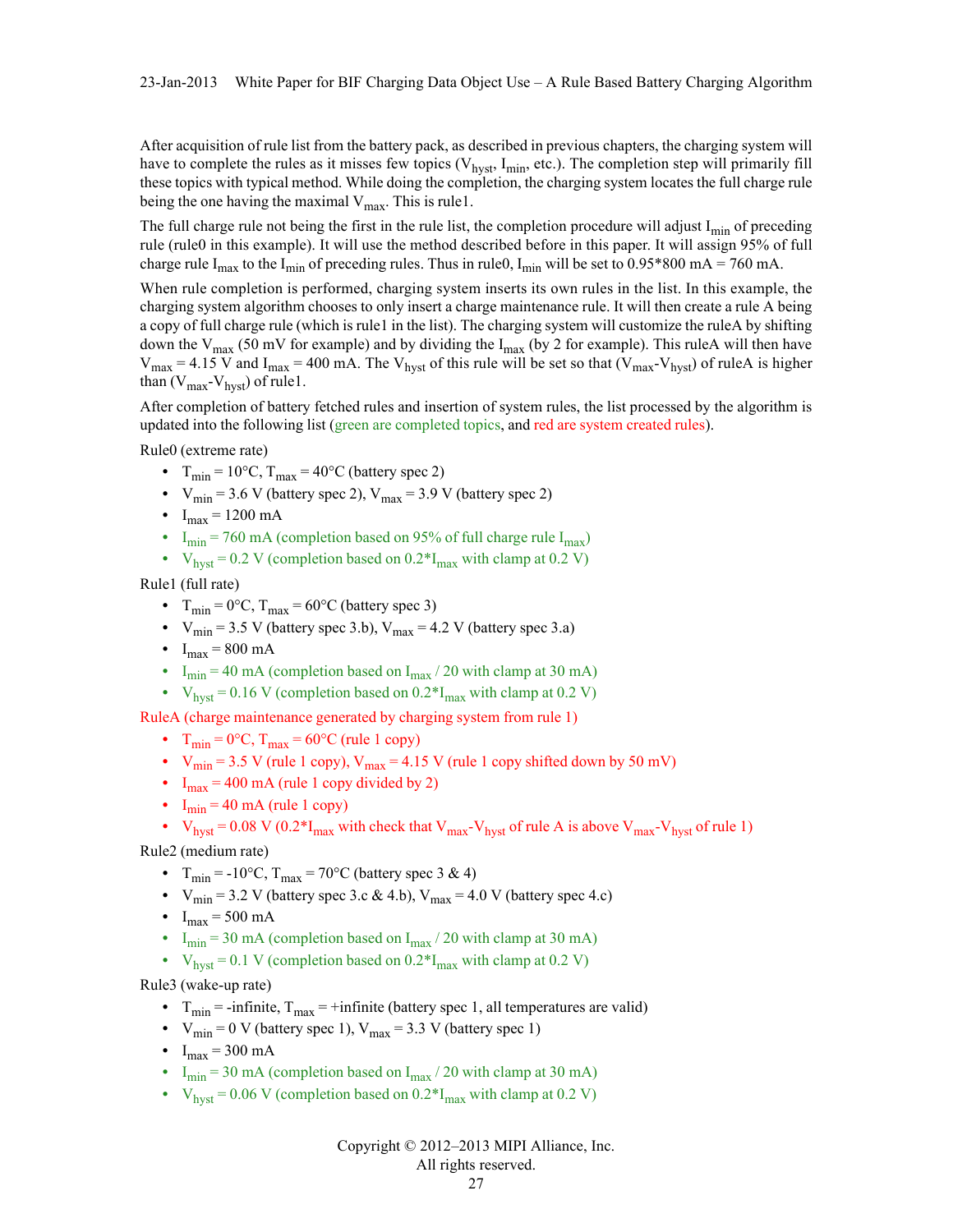For this rule list, plugging in a wall adaptor while the battery voltage is 3.0 V and ambient temperature is 20°C would give the charging sequence shown in *[Figure 15](#page-27-0)*.



**Figure 15 Extreme Rate Selectable**

<span id="page-27-0"></span>Notice that the extreme rate is selected because the battery voltage is in the correct range. In fact, the battery temperature allows this rate to be applied. Since extreme rate maximum voltage is reached (3.9 V) and battery charging current passes below 760 mA, extreme rate rule comes invalid. At this point, the full rate rule is the first valid rule in the list. It is then elected and applied.

After the full charge of battery, next charger activities are using the charge maintenance ruleA.

The same rule list will give different charging behavior if ambient temperature is 42°C. In fact, extreme rate would not be allowed (*[Figure 16](#page-28-0)*).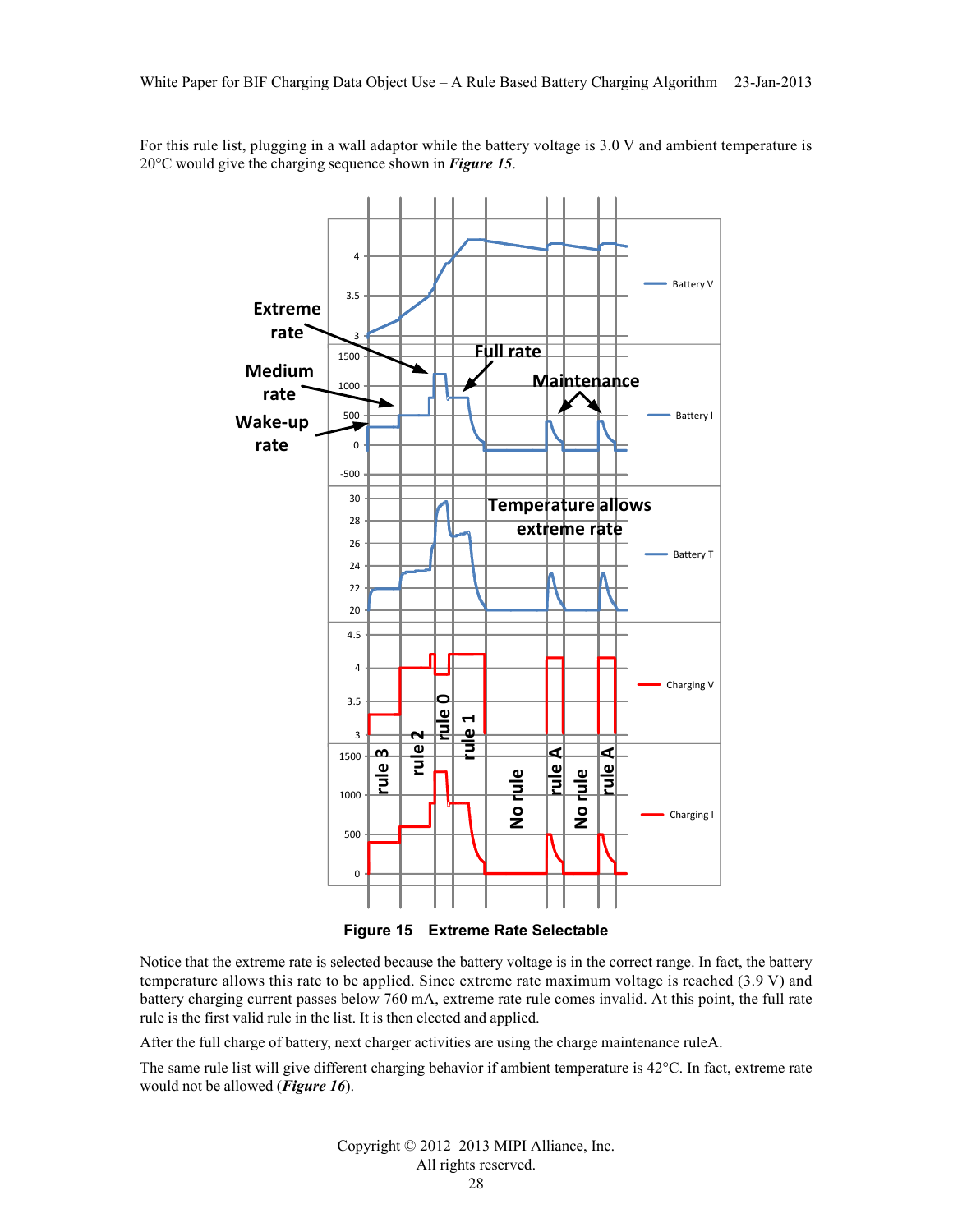

<span id="page-28-0"></span>*[Figure 16](#page-28-0)* confirms the absence of extreme rate during the charging process. The maintenance rule is still regularly applied after the initial full charge cycle.

Obviously, charging in the extended temperature range fulfills the battery specification (*[Figure 17](#page-29-0)*).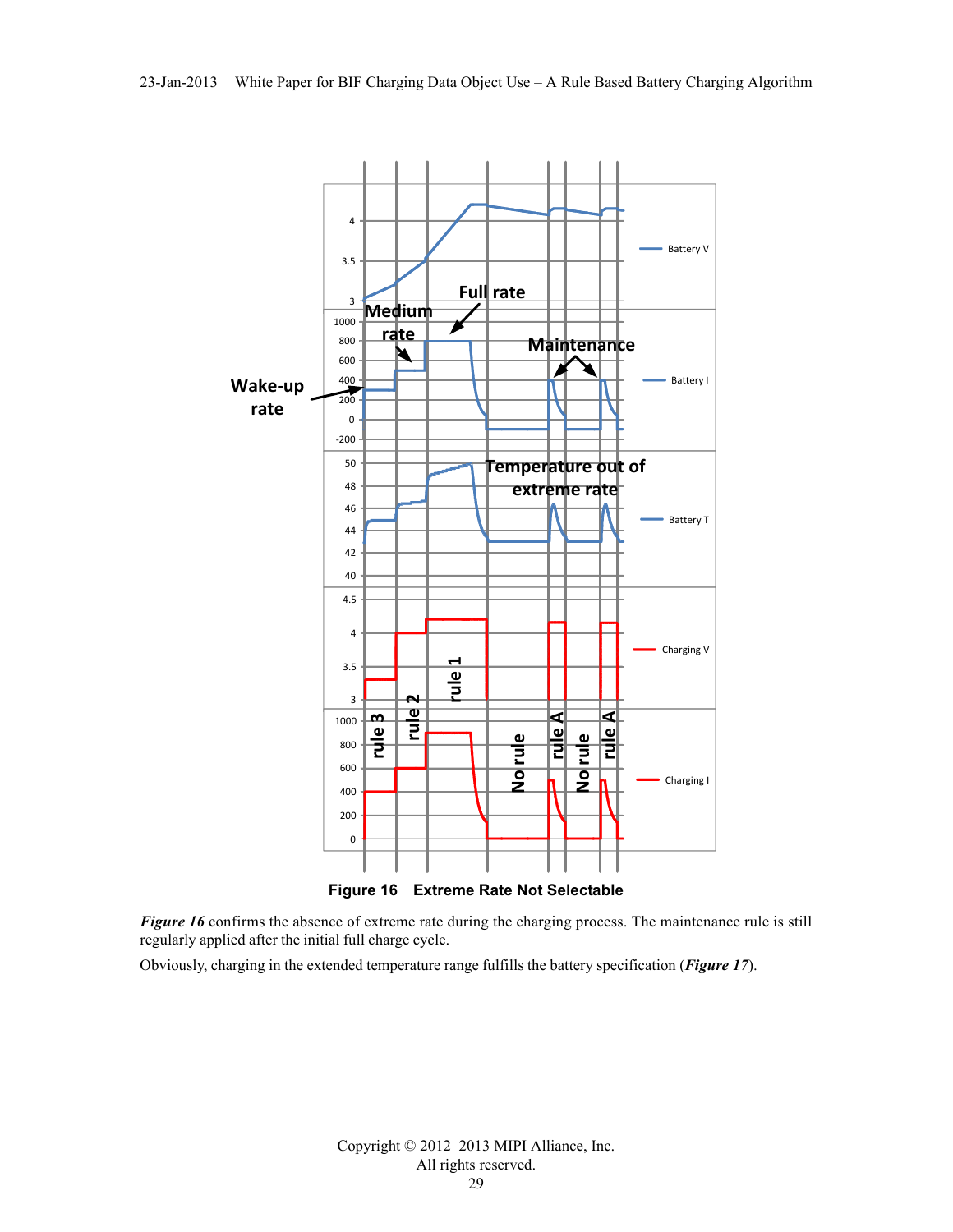

**Figure 17 Charging in Extended Temperature Range**

<span id="page-29-0"></span>As required, only the wake-up or medium rates are used. The charge maintenance rule is not triggered. The re-charging cycles are executed using the medium rate rule.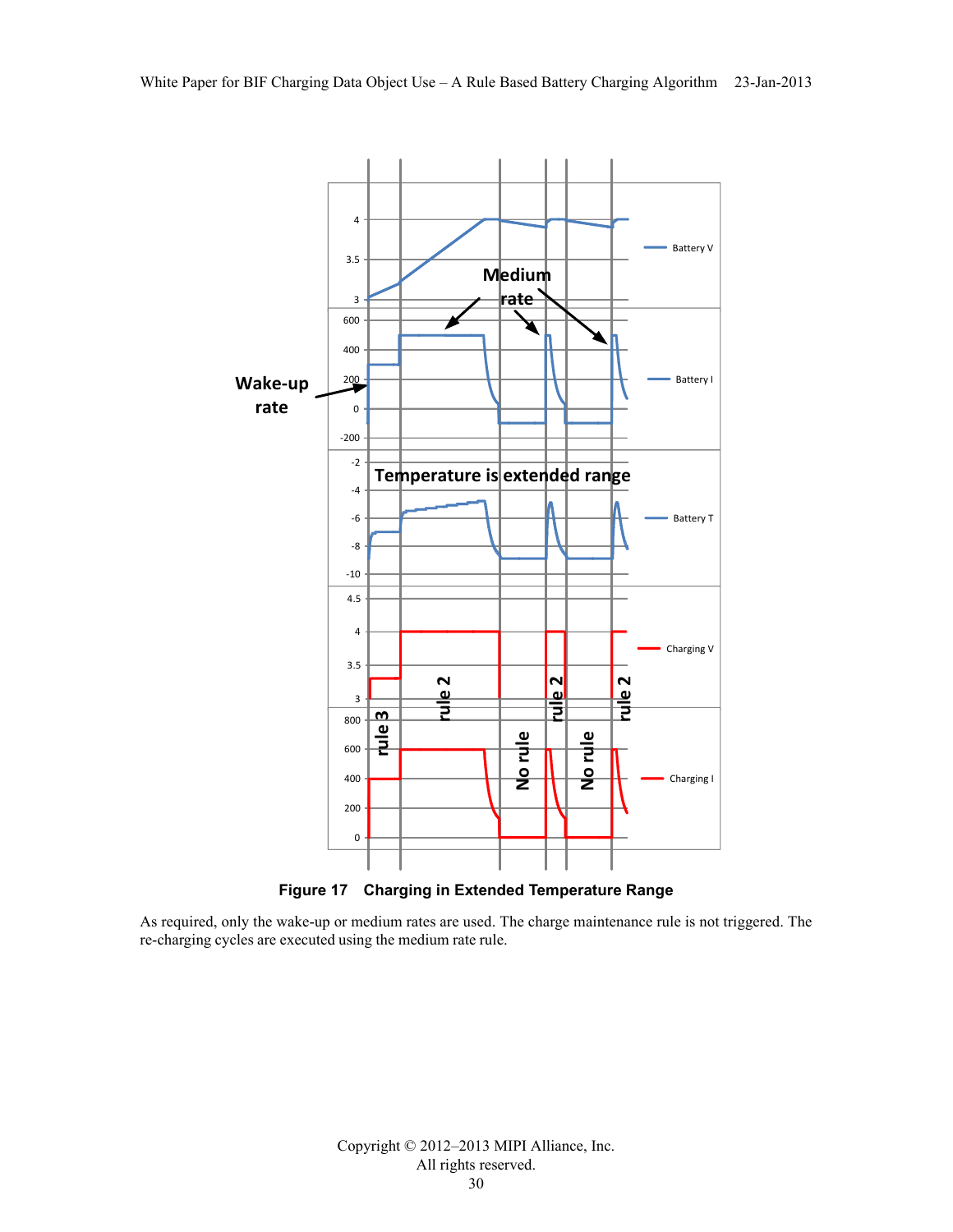## <span id="page-30-0"></span>**Conclusion**

A rule based charging algorithm offers a systematic method to treat variable charging characteristics of different batteries. These characteristics have simply to be arranged as comprehensive rule list for each battery. The processing machine treating these rule lists is fixed, generic and systematically applicable.

The algorithm is independent of the number of rules to process and inherently models all possible valid transitions from one charging segment to another. This independence of algorithm with regards to charging segment count solves the problem posed by having charging data included in battery pack.

The final rule list is not limited to charging segments in direct link with battery specification. The algorithm can also supports specific charger subsystem programming required by the system itself. The rule based charging algorithm is not only a solution to support battery variable charging characteristics, it is capable of managing the charger subsystem to fulfill the overall system requirements, beyond the battery as well.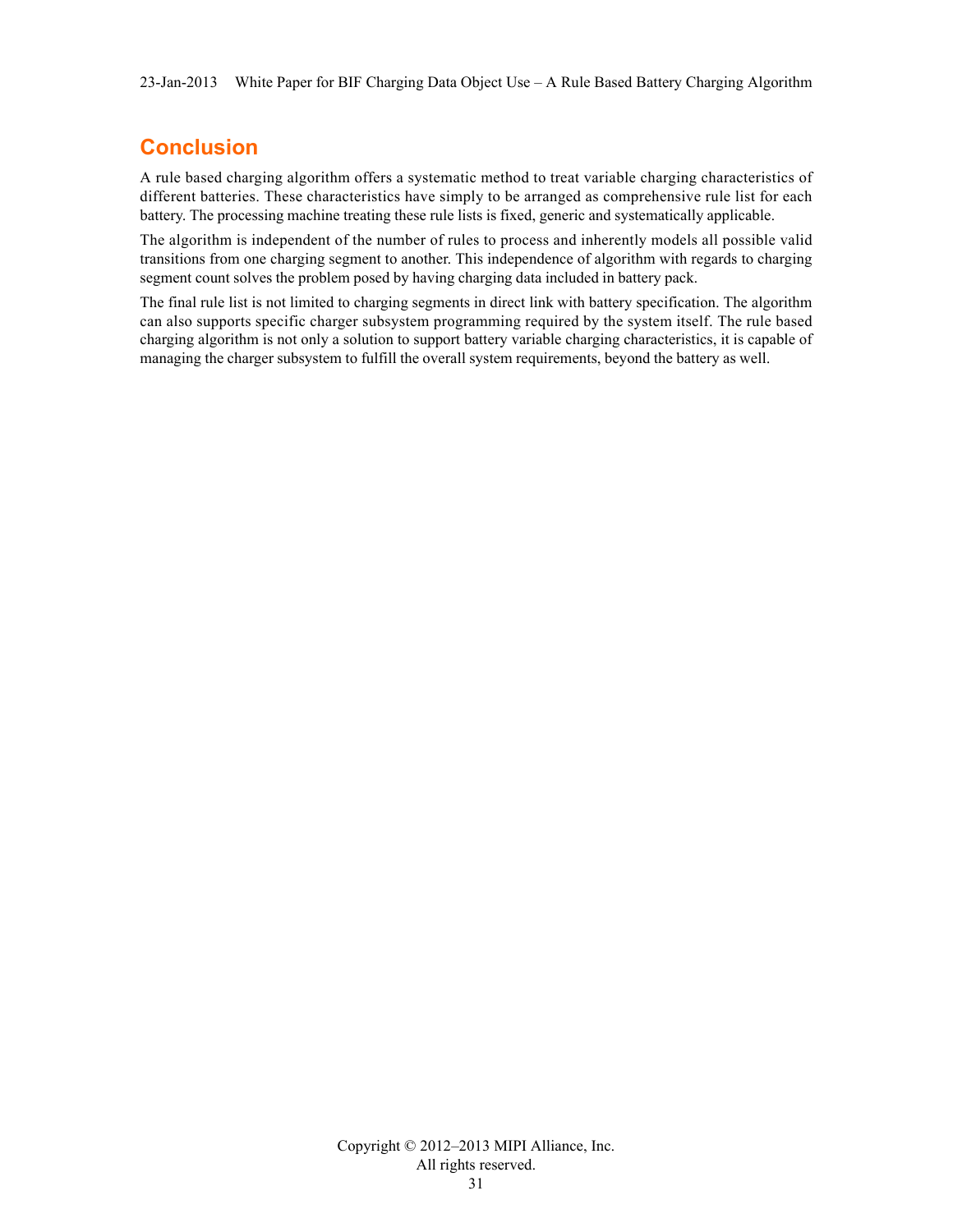## <span id="page-31-0"></span>**Terminology**

#### <span id="page-31-1"></span>**Definitions**

**Battery pack:** A battery pack is an assembly of individual batteries or cells into one replaceable unit with specified electrical parameters, interconnection connector and physical dimensions.

**Charging profile & charging segment:** A battery charging profile is a series of charging rules representing the overall charging method for the battery. The profile is a function providing charging current dependant on battery voltage and battery temperature. When this function is represented as a graph with temperature in the x-axis and charging current in the y-axis, it is commonly composed of straight lines (see *[Figure 1](#page-3-2)*). Each line in the graph is a named charging segment described in this document.

**CC charging:** Constant Current charging is realized by maintaining the charging current constant independent of the battery voltage.

**CV charging:** Constant Voltage charging is realized by maintaining the battery voltage constant independent of the charging current.

**CC/CV charger:** A charger that maintains a Constant Voltage on the battery without providing more charging current than its programmed Constant Current. CC/CV charger can be modeled as a voltage source with current limitation.

**Data container:** Data container is a metafile format to establish a collection of data items into a shared object.

**Full rate charging:** Charging at full rate means that charging current can be as high as the maximum allowed current for the battery in the normal range of temperature. In some specific battery cases, higher charging current could be allowed in reduced operating areas (extreme rate for example).

**Full charge rule:** The battery voltage is a monotonic image of the energy stored in the battery. Hence a fully charged battery will have the highest possible voltage. By extension, a charging rule which allows for reaching the highest possible battery voltage is a full charge rule, independent of the charging current.

**Wall adaptor:** A physically separate part of a charging subsystem which plugs into a standard utility power receptacle to supply AC power to the mobile device. Typically consists of a power cord and large molded plug containing step-down transformer or other power conditioning circuits with the purpose to adapt the local utility power (country specific) to the supply voltage required by the mobile device charging subsystem.

#### <span id="page-31-2"></span>**Acronyms**

| <b>BIF</b>  | Battery Interface MIPI standard                                                                                              |
|-------------|------------------------------------------------------------------------------------------------------------------------------|
| CC          | <b>Constant Current</b>                                                                                                      |
| <b>CV</b>   | Constant Voltage                                                                                                             |
| 2G          | 2nd generation of digital mobile phones based on GSM standard                                                                |
| <b>GSM</b>  | Global System for Mobile Communications is an international standard for digital cellular<br>networks used by mobile phones. |
| <b>MIPI</b> | Mobile Industry Processor Interface                                                                                          |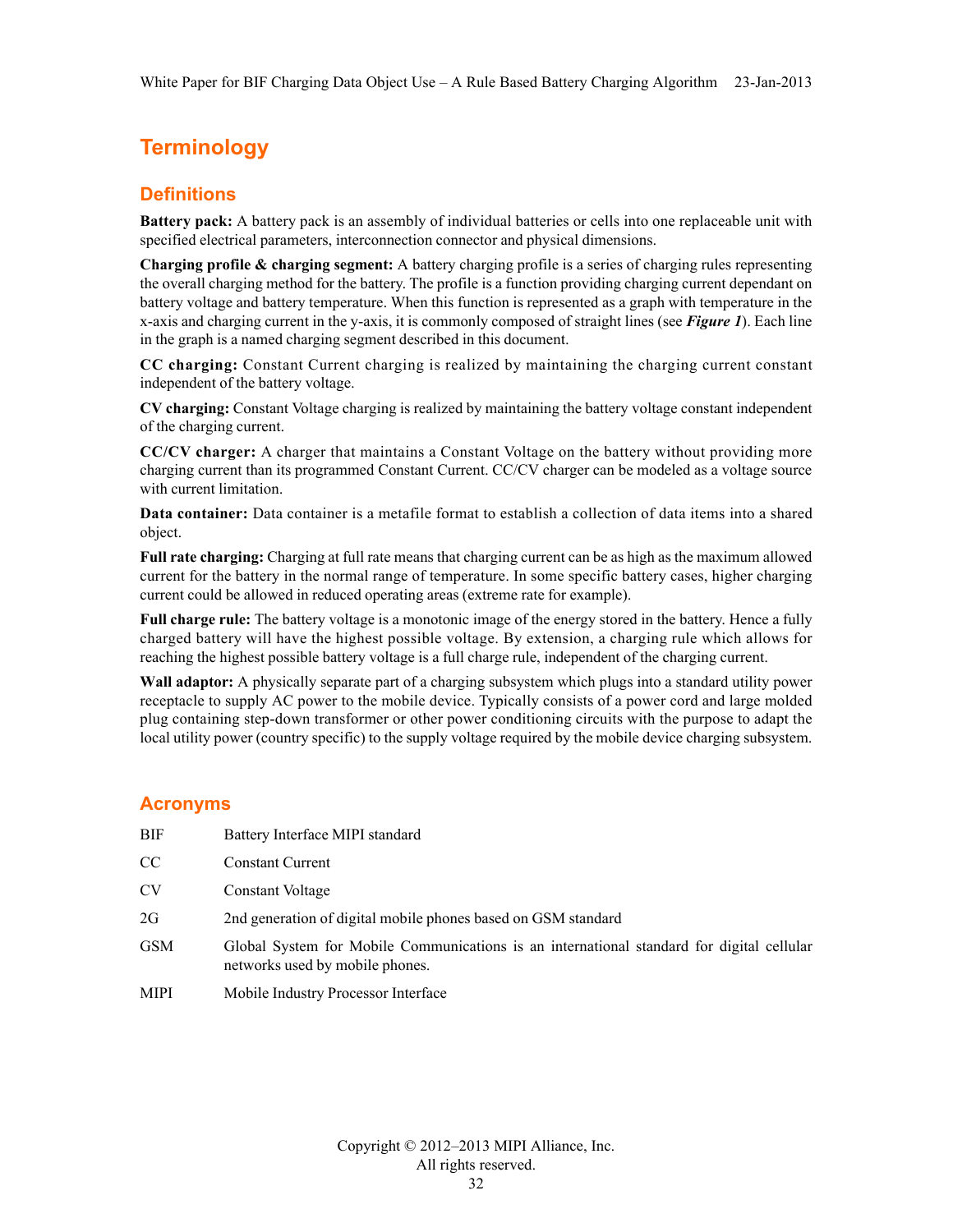### <span id="page-32-0"></span>**References**

<span id="page-32-1"></span>[MIPI01] *MIPI Alliance Specification for Battery Interface (BIF)*, version 1.0, MIPI Alliance, Inc., 23 December 2011.

[MIPI02] *Frequently Asked Questions for MIPI Alliance Specification for Battery Interface (BIF)*, version 1.0, MIPI Alliance, Inc., In Press.